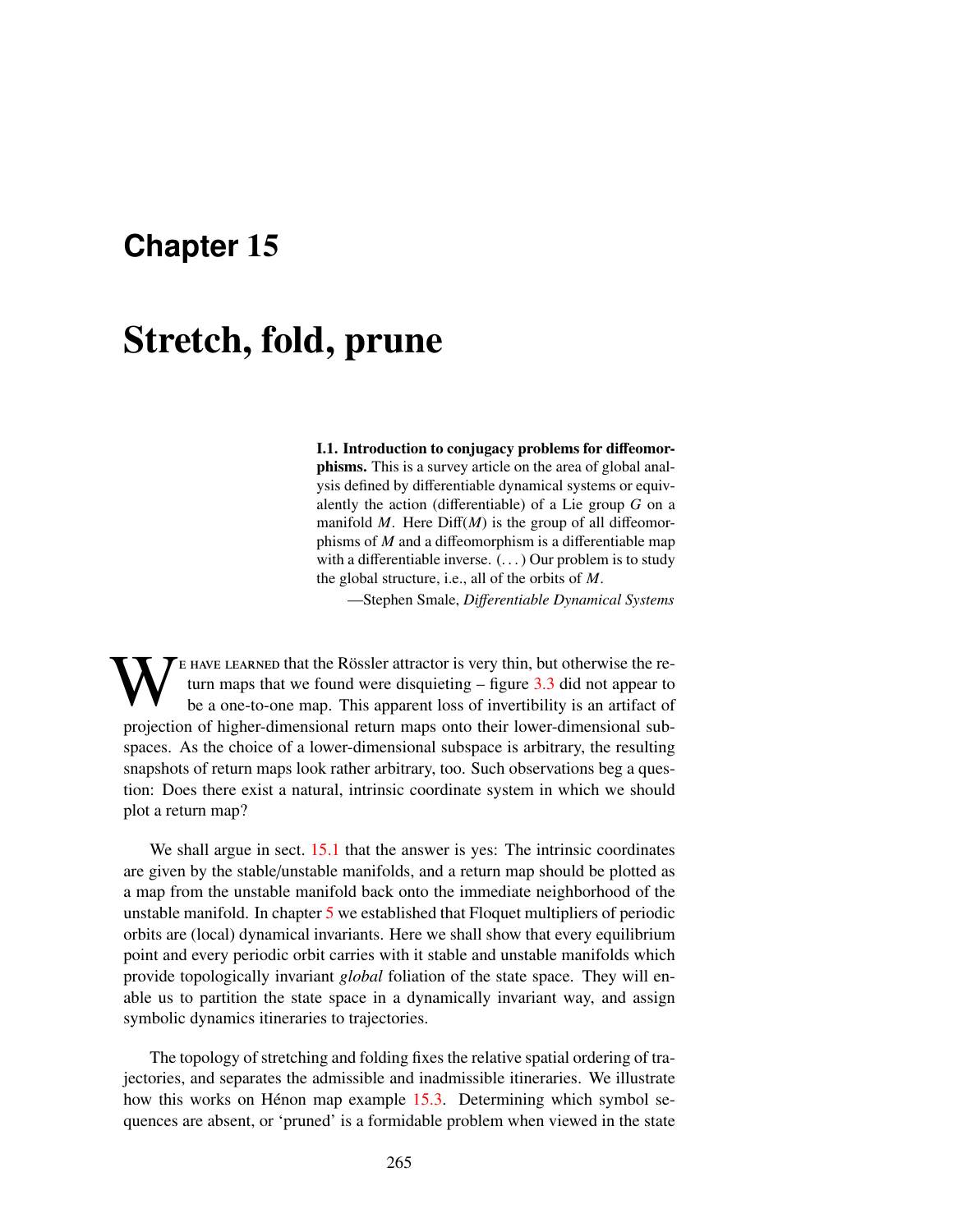space,  $[x_1, x_2, ..., x_d]$  coordinates. It is equivalent to the problem of determining the location of all homoclinic tangencies, or all turning points of the Hénon attractor. They are dense on the attractor, and show no self-similar structure in the state space coordinates. However, in the 'danish pastry' representation of sect. 15.3 (and the 'pruned danish', in American vernacular, of sect. 15.4), the pruning problem is visualized as crisply as the New York subway map; any itinerary which strays into the 'pruned region' is banned.

The level is distinctly cyclist, in distinction to the pedestrian tempo of the preceding chapter. Skip most of this chapter unless you really need to get into nitty-gritty details of symbolic dynamics.



#### 15.1 Goin' global: stable/unstable manifolds

The complexity of this figure will be striking, and I shall not even try to draw it.

— H. Poincaré, on his discovery of homoclinic tangles, *Les méthodes nouvelles de la méchanique céleste*

The Jacobian matrix  $J<sup>t</sup>$  transports an infinitesimal neighborhood, its eigenvalues and eigen-directions describing deformation of an initial infinitesimal frame of



neighboring trajectories into a distorted frame time *t* later, as in figure 4.1. Nearby trajectories separate exponentially along the unstable directions, approach each other along the stable directions, and creep along the marginal directions.

The fixed point *q* Jacobian matrix  $J(x)$  eigenvectors (5.8) form a rectilinear coordinate frame in which the flow into, out of, or encircling the fixed point is



linear in the sense of sect.

The continuations of the span of the local stable, unstable eigen-directions into global curvilinear invariant manifolds are called the *stable*, respectively *unstable manifolds*. They consist of all points which march into the fixed point forward,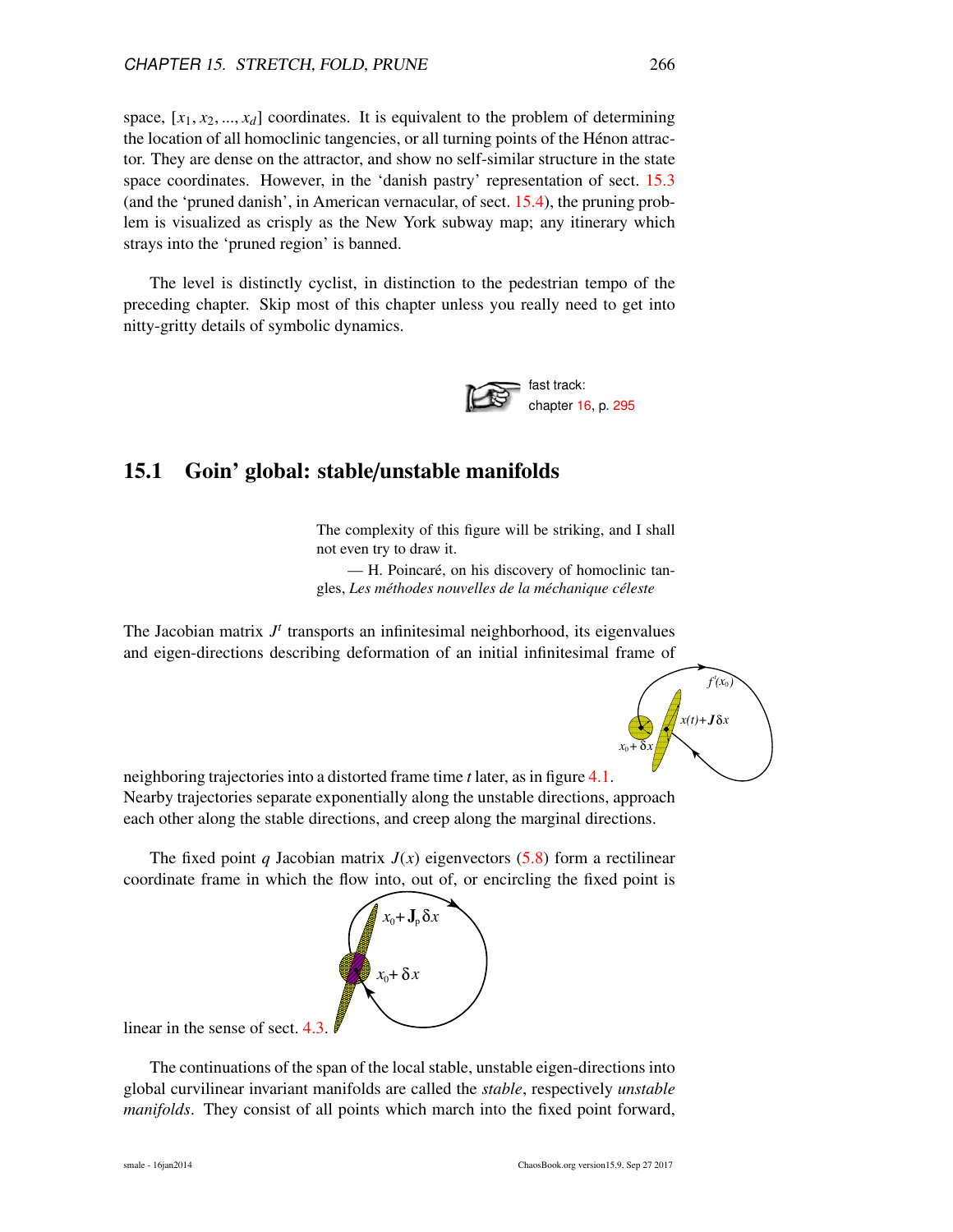respectively backward in time

$$
W^{s} = \left\{ x \in \mathcal{M} : f^{t}(x) - x_{q} \to 0 \text{ as } t \to \infty \right\}
$$
  

$$
W^{u} = \left\{ x \in \mathcal{M} : f^{-t}(x) - x_{q} \to 0 \text{ as } t \to \infty \right\}.
$$
 (15.1)

Eigenvectors  $e^{(i)}$  of the monodromy matrix  $J(x)$  play a special role - on them the action of the dynamics is the linear multiplication by  $\Lambda_i$  (for a real eigenvector) along 1-dimensional invariant curve  $W_{(i)}^{\mu,s}$  or spiral in/out action in a 2-*D* surface (for a complex pair). For  $t \to \pm \infty$  a finite segment on  $W_{(c)}^s$ , respectively  $W_{(e)}^u$ converges to the linearized map eigenvector  $e^{(c)}$ , respectively  $e^{(e)}$ , where  $(c)$ ,  $(e)$ stand respectively for 'contracting', 'expanding.' In this sense each eigenvector defines a (curvilinear) axis of the stable, respectively unstable manifold.



Actual construction of these manifolds is the converse of their definition (15.1): one starts with an arbitrarily small segment of a fixed point eigenvector and lets evolution stretch it into a finite segment of the associated manifold. As a periodic point *x* on cycle *p* is a fixed point of  $f^{T_p}(x)$ , the fixed point discussion that follows applies equally well to equilibria and periodic orbits.

Expanding real and positive Floquet multiplier. Consider *i*th expanding eigenvalue, eigenvector pair  $(\Lambda_i, \mathbf{e}^{(i)})$  computed from  $J = J_p(x)$  evaluated at a fixed point *x* point *x*,

$$
J(x)\mathbf{e}^{(i)}(x) = \Lambda_i \mathbf{e}^{(i)}(x), \quad x \in \mathcal{M}_p, \quad \Lambda_i > 1.
$$
 (15.2)

Take an infinitesimal eigenvector  $e^{(i)}(x)$ ,  $||e^{(i)}(x)|| = \varepsilon \ll 1$ , and its return  $\Lambda_i e^{(i)}(x)$ <br>ofter one period  $T$ . Sprinkle the straight interval between  $\lceil c \Lambda_i c \rceil \subset W^u$ , with a after one period  $T_p$ . Sprinkle the straight interval between  $[\varepsilon, \Lambda_i \varepsilon] \subset W_{(i)}^u$  with a<br>law a graph and points  $(k)$ , for a graph a point interval parameter also be added with points large number of points  $x^{(k)}$ , for example equidistantly spaced on logarithmic scale between ln  $\varepsilon$  and ln  $\Lambda_i$  + ln  $\varepsilon$ . The successive returns of these points  $f^{T_p}(x^{(k)})$ ,<br> $f^{2T_p}(x^{(k)})$ ,  $\ldots$ ,  $f^{mT_p}(x^{(k)})$  trace out the 1*d* curve  $W^u$ , within the unstable manifold  $f^{2T_p}(x^{(k)})$ ,  $\cdots$ ,  $f^{mT_p}(x^{(k)})$  trace out the 1*d* curve  $W^u_{(i)}$  within the unstable manifold. As separations between points tend to grow exponentially, every so often one needs to interpolate new starting points between the rarified ones. Repeat for  $-e^{(i)}(x)$ .

Contracting real and positive Floquet multiplier. Reverse the action of the map backwards in time. This turns a contracting direction into an expanding one, tracing out the curvilinear stable manifold  $W_{(i)}^s$  as a continuation of  $e^{(i)}$ .

Expanding/contracting real negative Floquet multiplier. As above, but every even iterate  $f^{2T_p}(x^{(k)})$ ,  $f^{4T_p}(x^{(k)})$ ,  $f^{6T_p}(x^{(k)})$  continues in the direction  $e^{(i)}$ , every odd one in the direction  $-e^{(i)}$ .

Complex Floquet multiplier pair, expanding/contracting. The complex Floquet multiplier pair  $\{\Lambda_j, \Lambda_{j+1} = \Lambda_j^*\}$  has Floquet exponents (4.8) of form  $\lambda^{(j)}$  =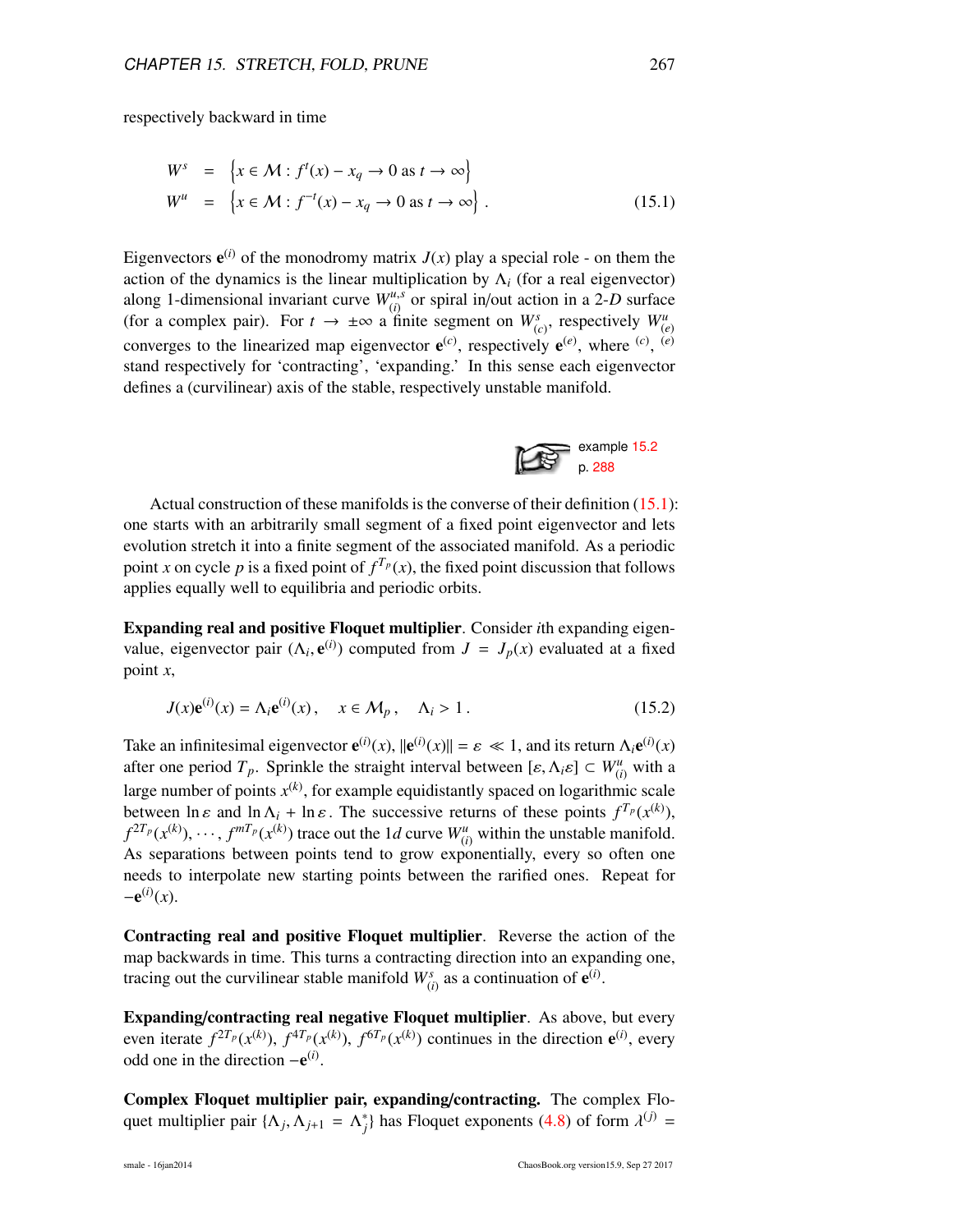**Figure** 15.1: A 2*d* unstable manifold obtained by continuation from the linearized neighborhood of a complex eigenvalue pair of an unstable equilibrium of plane Couette flow, a projection from a 61,506 dimensional state space ODE truncation of the (∞ dimensional) Navier-Stokes PDE. (J.F. Gibson, 8 Nov. 2005 blog entry [15])



hood is out / in spiralling. The orthogonal pair of real eigenvectors {Re  $e^{(j)}$ , Im  $e^{(j)}$ }<br>spans, a plane.  $T = 2\pi/\omega^{(j)}$  is the time of one turn of the spiral.  $I^T \text{Pa} e^{(j)}(x)$  $($ *i*)  $\pm i\omega$ <sup>(*j*)</sup>, with the sign of  $\mu$ <sup>(*kj*)</sup>  $\neq 0$  determining whether the linear neighbor-<br>cod is out (in spiralling. The orthogonal pair of real eigenvectors (**Pe e**<sup>(*j*)</sup> Im e<sup>(*j*)</sup>) spans a plane.  $T = 2\pi/\omega^{(j)}$  is the time of one turn of the spiral,  $J^T\text{Re}(y) =$ <br>(A JPa  $g^{(j)}(x)$ ). As in the real cases above, sprinkle the straight interval between  $|\Lambda_j|$ Re  $e^{(j)}(x)$ . As in the real cases above, sprinkle the straight interval between  $\Gamma_{\rm C}$  and along  $\text{Pa}e^{(j)}(x)$  with a large number of points  $x^{(k)}$ . The flow will now  $[\varepsilon, |\Lambda_j|\varepsilon]$  along Re  $e^{(j)}(x)$  with a large number of points  $x^{(k)}$ . The flow will now<br>trace out the 2*d* invariant manifold as an out *l* in spiralling strip. Two lowtrace out the 2*d* invariant manifold as an out / in spiralling strip. Two lowdimensional examples are the unstable manifolds of the Lorenz flow, figure 14.8 (a), and the Rössler flow, figure  $14.7$  (a). For a highly non-trivial example, see figure 15.1.

The unstable manifolds of a flow are  $d<sub>u</sub>$ -dimensional. Taken together with the marginally stable direction along the flow, they are rather hard to visualize. A more insightful visualization is offered by (*d*−1)-dimensional Poincaré sections (3.2) with the marginal flow direction eliminated (see also sect. 3.1.2). Stable, unstable manifolds for maps are defined by

$$
\hat{W}^s = \left\{ x \in \mathcal{P} : P^n(x) - x_q \to 0 \text{ as } n \to \infty \right\}
$$
  

$$
\hat{W}^u = \left\{ x \in \mathcal{P} : P^{-n}(x) - x_q \to 0 \text{ as } n \to \infty \right\},
$$
 (15.3)

where  $P(x)$  is the  $(d-1)$ -dimensional return map (3.1). In what follows, all invariant manifolds  $W^u$ ,  $W^s$  will be restricted to their Poincaré sections  $\hat{W}^u$ ,  $\hat{W}^s$ .



In general the full state space eigenvectors do not lie in a Poincaré section; the eigenvectors  $\hat{\mathbf{e}}^{(j)}$  tangent to the section are given by (5.20). Furthermore, while in the linear neighborhood of fixed point *x* the trajectories return with approximate periodicity  $T_p$ , this is not the case for the globally continued manifolds;  $\tau(x)$ , or the first return times (3.1) differ, and the  $\hat{W}^u_{(j)}$  restricted to the Poincaré section is obtained by continuing trajectories of the points from the full state space curve  $W_{(j)}^u$  to the section  $\mathcal{P}$ .

For long times the unstable manifolds wander throughout the connected ergodic component, and are no more informative than an ergodic trajectory. For example, the line with equitemporal knots in figure 15.1 starts out on a smoothly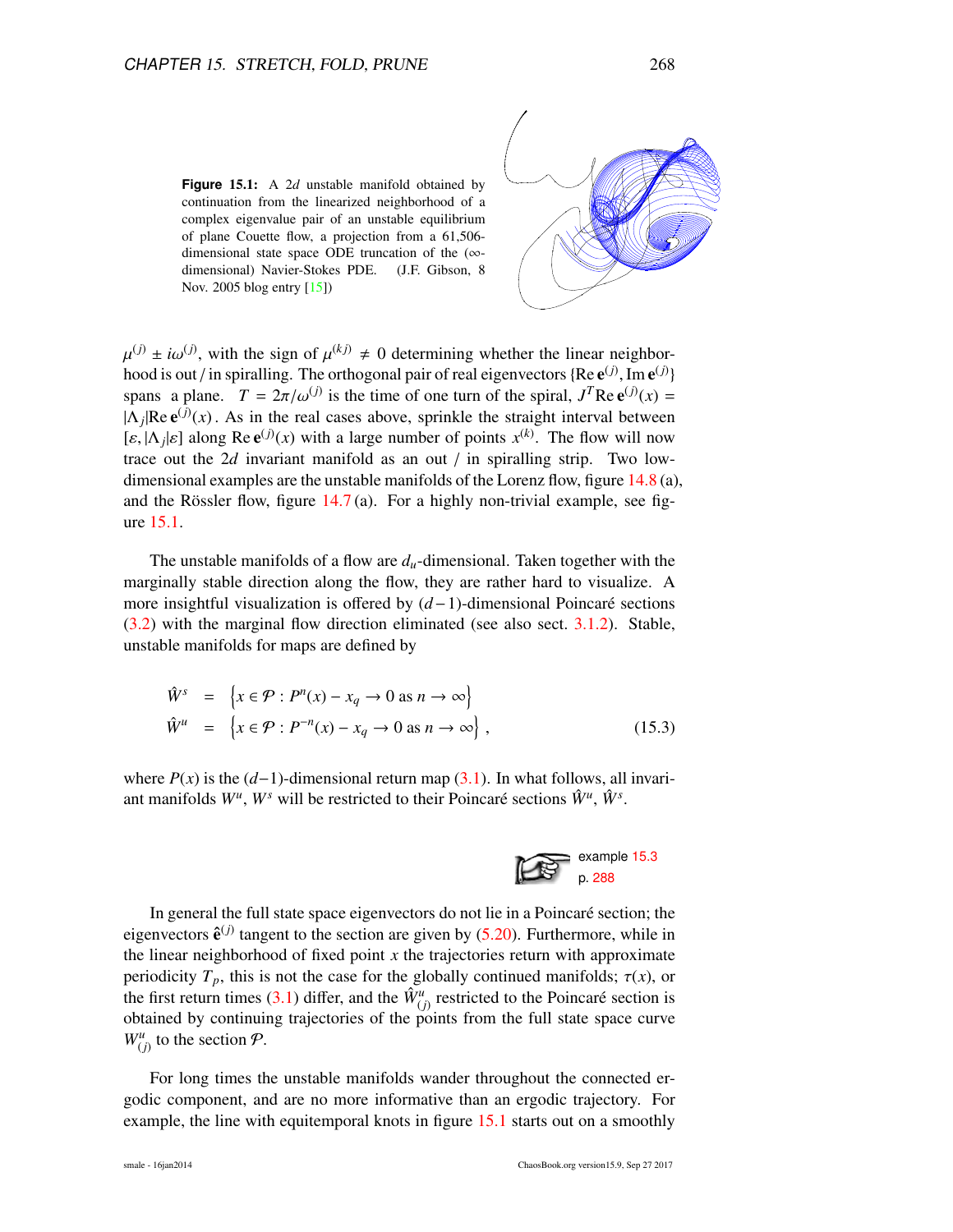curved neighborhood of the equilibrium, but after a 'turbulent' episode decays into an attractive equilibrium point. The trick is to stop continuing an invariant manifold while the going is still good.



Learning where to stop is a bit of a technical exercise, the reader might prefer to skip next section on the first reading.

#### 15.1.1 Parametrization of invariant manifolds

As the flow is nonlinear, there is no 'natural' linear basis to represent it. Wistful hopes like 'POD modes', 'Karhunen-Loève', and other linear changes of bases do not cut it. The invariant manifolds are curved, and their coordinatizations are of necessity curvilinear, just as the maps of our globe are, but infinitely foliated and thus much harder to chart.

Let us illustrate this by parameterizing a 1*d* slice of an unstable manifold by its arclength. Sprinkle evenly points  $\{x^{(1)}, x^{(2)}, \dots, x^{(N-1)}\}$  between the equilibrium arclength. Sprinkle evenly points  $\{x^{(1)}, x^{(2)}, \dots, x^{(N-1)}\}$  between the equilibrium point  $x_q = x^{(0)}$  and point  $x = x^{(N)}$ , along the 1*d* unstable manifold continuation  $x^{(k)} \in \hat{W}_{(j)}^u$  of the unstable  $\hat{\mathbf{e}}^{(j)}$  eigendirection (we shall omit the eigendirection label  $_{(j)}$  in what follows). Then the arclength from equilibrium point  $x_q = x^{(0)}$  to  $x = x^{(N)}$  is given by

$$
s = \lim_{N \to \infty} \sum_{k=1}^{N} \left( g_{ij} \, dx_i^{(k)} dx_j^{(k)} \right)^{1/2} \,, \qquad dx_i^{(k)} = x_i^{(k)} - x_i^{(k-1)} \,. \tag{15.4}
$$

For the lack of a better idea (perhaps the dynamically determined  $g = J^{\top} J$  would be a more natural metric?) let us measure arclength in the Euclidean metric,  $g_{ij}$  =  $\delta_{ij}$ , so

$$
s = \lim_{N \to \infty} \sum_{k=1}^{N} \left( dx^{(k)} \cdot dx^{(k)} \right)^{1/2} . \tag{15.5}
$$

By definition  $f^{(x)}(x) \in \hat{W}_{(j)}^u$ , so  $f^t(x)$  induces a 1*d* map  $s(s_0, \tau) = s(f^{\tau(x_0)}(x_0))$ .

*Turning points* are points on the unstable manifold for which the local unstable manifold curvature diverges for forward iterates of the map, i.e., points at which the manifold folds back onto itself arbitrarily sharply. For our purposes, approximate turning points suffice. The 1*d* curve  $\hat{W}^u_{(j)}$  starts out linear at  $x_q$ , then gently curves until –under the influence of other unstable equilibria and/or periodic orbits– it folds back sharply at 'turning points' and then nearly retraces itself. This is likely to happen if there is only one unstable direction, as we saw in the Rössler attractor example 14.4, but if there are several, the 'turning point' might get stretched out in the non-leading expanding directions.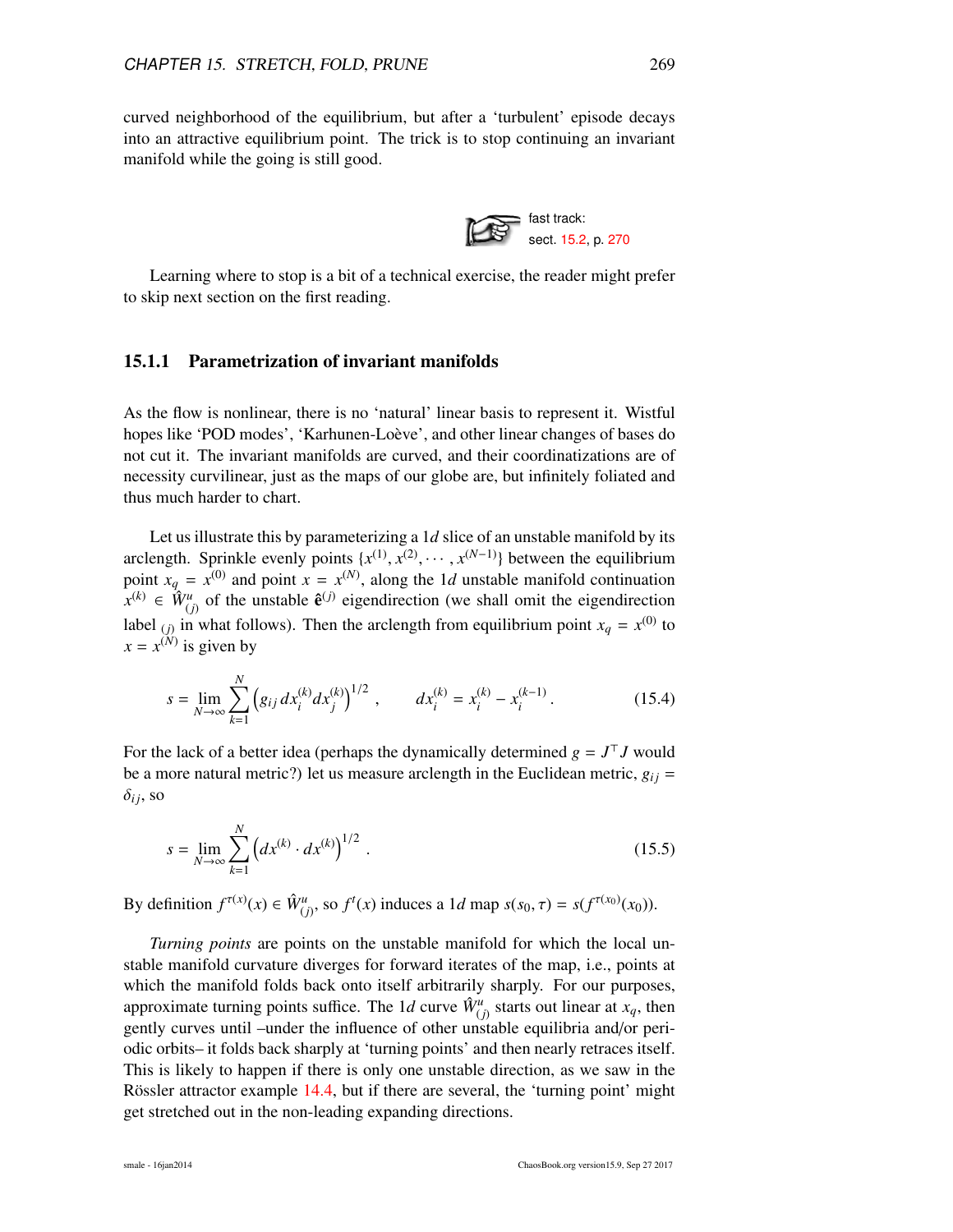The trick is to figure out a good *base segment* to the nearest turning point  $L = [0, s_b]$ , and after the foldback assign to  $s(x, t) > s_b$  the nearest point *s* on the base segment. If the stable manifold contraction is strong, the 2nd coordinate connecting  $s(x, t) \rightarrow s$  can be neglected. We saw in example 14.4 how this works. You might, by nature and temperament, take the dark view: Rössler has helpful properties, namely insanely strong contraction along a 1-dimensional stable direction, that are not present in real problems, such as turbulence in a plane Couette flow, and thus the lessons of chapter 14 of no use when it comes to real plumbing. For this reason, both of the training examples to come, the billiards and the Hénon map are of Hamiltonian, phase-space preserving type, and thus as far from being insanely contracting as possible. Yet, to a thoughtful reader, they unfold themselves as pages of a book.

Assign to each *d*-dimensional point  $\hat{x} \in L_q$  a coordinate  $s = s(\hat{x})$  whose value is the Euclidean arclength (15.4) to  $x_q$  measured along the 1-dimensional  $\mathcal{P}_q$  section of the  $x_q$  unstable manifold. Next, for a nearby point  $\hat{x}_0 \notin L_q$  determine the point  $\hat{x}_1 \in L_q$  which minimizes the Euclidean distance  $(\hat{x}_0 - \hat{x}_1)^2$ , and assign arc length coordinate value  $s_0 = s(\hat{x}_1)$  to  $\hat{x}_0$ . In this way, an approximate 1-dimensional intrinsic coordinate system is built along the unstable manifold. This parametrization is useful if the non–wandering set is sufficiently thin that its perpendicular extent can be neglected, with every point on the non–wandering set assigned the nearest point on the base segment *Lq*.

Armed with this intrinsic curvilinear coordinate parametrization, we are now in a position to construct a 1-dimensional model of the dynamics on the non– wandering set. If ˆ*x<sup>n</sup>* is the *n*th Poincaré section of a trajectory in neighborhood of *x*<sub>*q*</sub>, and *s<sub>n</sub>* is the corresponding curvilinear coordinate, then  $s_{n+1} = f^{\tau_n}(s_n)$  models the full state space dynamics  $\hat{x}_n \to \hat{x}_{n+1}$ . We approximate  $f(s_n)$  by a smooth, continuous 1-dimensional map  $f: L_q \to L_q$  by taking  $\hat{x}_n \in L_q$ , and assigning to  $\hat{x}_{n+1}$  the nearest base segment point  $s_{n+1} = s(\hat{x}_{n+1})$ .

#### 15.2 Horseshoes

If you find yourself mystified by Smale's article abstract quoted on page 270, about 'the action (differentiable) of a Lie group  $G$  on a manifold  $M'$ , time has come to bring Smale to everyman. If you still remain mystified by the end of this chapter, reading chapter 19 might help; for example, the Liouville operators form a Lie group of symplectic, or canonical transformations acting on the  $(p, q)$ manifold.

If a flow is locally unstable but globally bounded, any open ball of initial points will be stretched out and then folded. An example is a 3-dimensional invertible flow sketched in figure  $14.7$  (a) which returns a Poincaré section of the flow folded into a 'horseshoe' (we shall belabor this in figure  $15.4$ ). We now exercise 15.1 offer two examples of locally unstable but globally bounded flows which return an initial area stretched and folded into a 'horseshoe', such that the initial area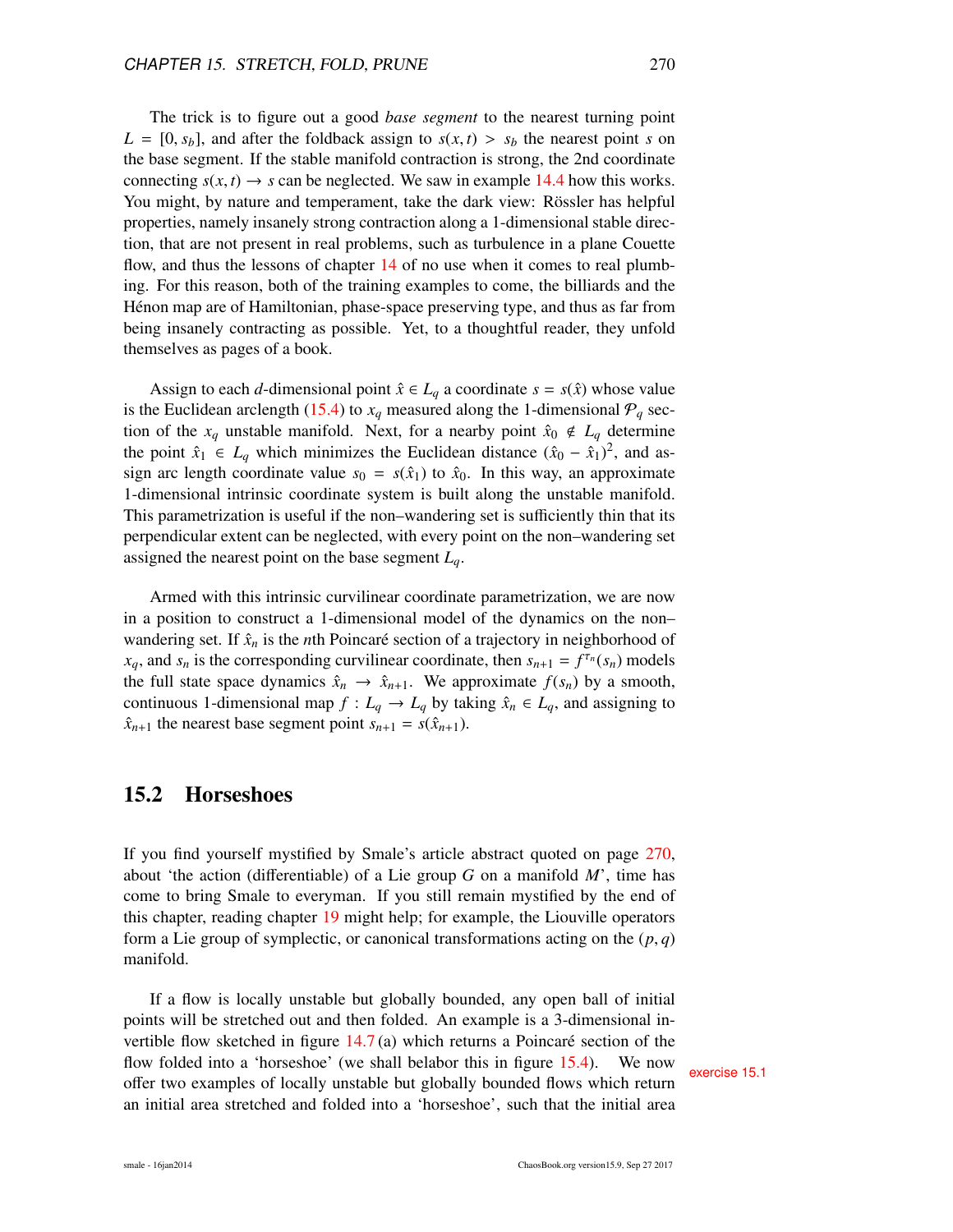**Figure** 15.2: Binary labeling of trajectories of the symmetric 3-disk pinball; a bounce in which the trajectory returns to the preceding disk is labeled 0, and a bounce which results in continuation to the third disk is labeled 1.





is intersected at most twice. We shall refer to such mappings with at most  $2<sup>n</sup>$ transverse self-intersections at the *n*th iteration as the *once-folding* maps.

The first example is the 3-disk game of pinball figure 14.5, which, for sufficiently separated disks (see figure 14.6), is an example of a complete Smale horseshoe. We start by exploiting its symmetry to simplify it, and then partition its state space by its stable / unstable manifolds.

The 3-disk repeller does not really look like a 'horseshoe;' the 'fold' is cut out of the picture by allowing the pinballs that fly between the disks to fall off the table and escape. Next example captures the 'stretch & fold' horseshoe dynamics of return maps such as Rössler's, figure 3.2.



What is the significance of the subscript such as  $_{.011}$  which labels the  $M_{.011}$ future strip? The two strips  $M_0, M_1$  partition the state space into two regions labeled by the two-letter alphabet  $\mathcal{A} = \{0, 1\}$ .  $S^+ = .011$  is the *future itinerary*<br>for all  $x \in M$  sure I ikewise, for the past strips all  $x \in M$  have the past for all *x* ∈  $M_{.011}$ . Likewise, for the past strips all *x* ∈  $M_{s_{-m}\cdots s_{-1}s_0}$  have the *past itinerary*  $S = s_{-m} \cdots s_{-1} s_0$ . Which partition we use to present pictorially the regions that do not escape in *m* iterations is a matter of taste, as the backward strips are the preimages of the forward ones

$$
M_{0.} = f(M_{.0}), \qquad M_{1.} = f(M_{.1}).
$$

 $\Omega$ , the non–wandering set (2.3) of  $M$ , is the union of all points whose forward



example 15.4 p. 289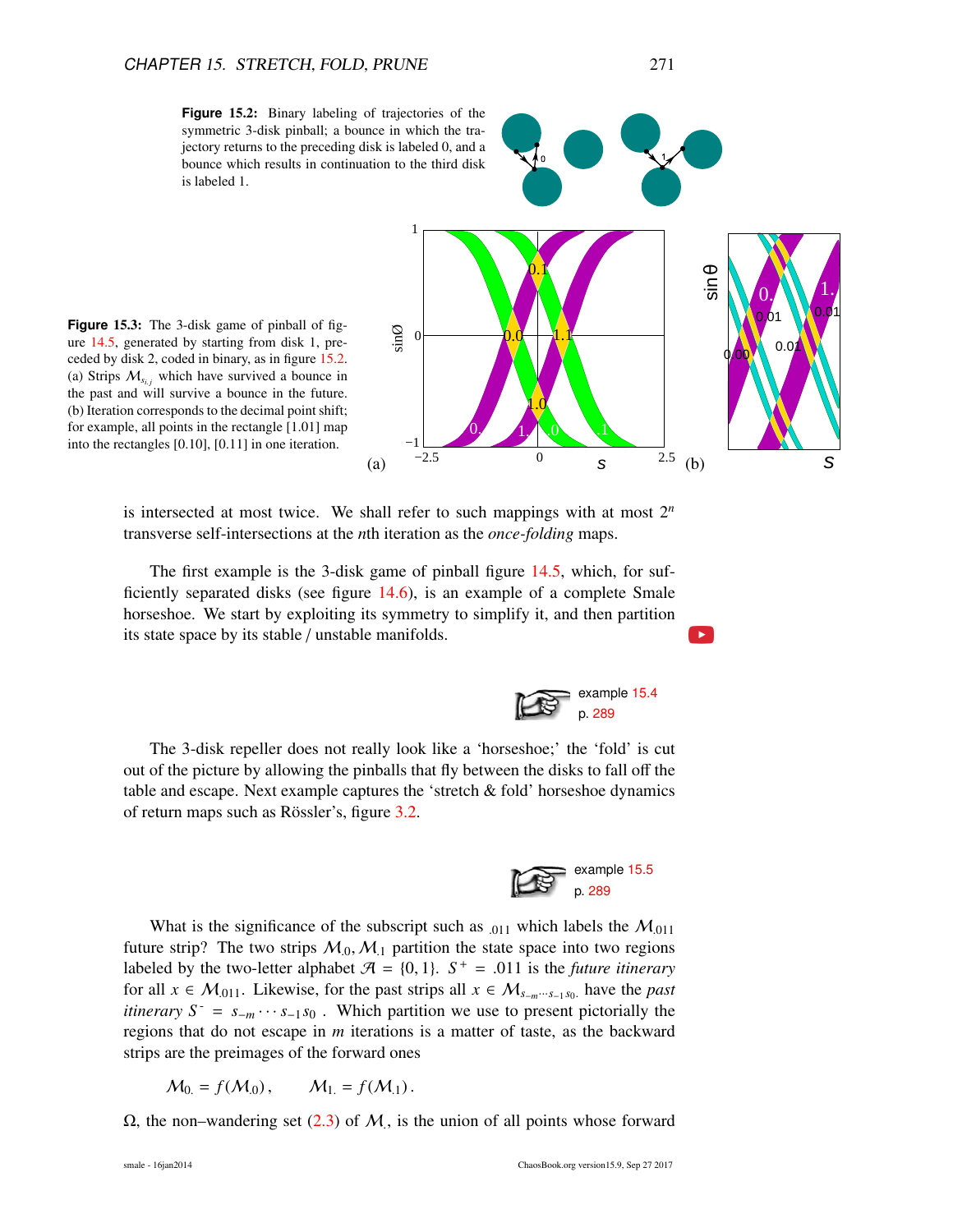**Figure** 15.4: The Hénon map (15.20) for *a* = 6,  $b = -1$ : fixed point  $\overline{0}$  with segments of its stable, unstable manifolds *W<sup>s</sup>* , *W<sup>u</sup>* , and fixed point 1. (a) Their intersection bounds the region  $M =$ 0*BCD* which contains the non–wandering set  $Ω$ . (b) The intersection of the forward image  $f(M)$ with M, consists of two (future) strips  $M_0, M_1,$ <br>with a sixte BCD have the class to fined a sixt  $\overline{\Omega}$ with points *BCD* brought closer to fixed point  $\overline{0}$ by the stable manifold contraction. (c) The intersection of the forward image  $f(M)$  with the backward backward  $f^{-1}(M)$  is a four-region cover of Ω. (d) The intersection of the twice-folded forward horseshoe  $f^2(M)$  with backward horseshoe  $f^{-1}(M)$ . (e) The intersection of  $f^2(M)$  with  $f^{-2}(M)$  is a 16-region cover of  $\Omega$ . Iteration yields the complete Smale horseshoe non–wandering set  $\Omega$ , i.e., the union of all non-wandering points of *f*, with every forward fold intersecting every backward fold. (P. Cvitanović and Y. Matsuoka)



and backward trajectories remain trapped for all time, given by the intersections of all images and preimages of M:

$$
\Omega = \left\{ x \mid x \in \lim_{m,n \to \infty} f^m(M) \bigcap f^{-n}(M) \right\}.
$$
 (15.6)

Two important properties of the Smale horseshoe are that it has a *complete binary symbolic dynamics* and that it is *structurally stable*.

For a *complete* Smale horseshoe every forward fold  $f^n(M)$  intersects transversally every backward fold  $f^{-m}(M)$ , so a unique bi-infinite binary sequence can be associated to every element of the non–wandering set. A point  $x \in \Omega$  is labeled by the intersection of its past and future itineraries  $S(x) = \cdots s_{-2} s_{-1} s_0 s_1 s_2 \cdots$ , where  $s_n = s$  if  $f^n(x) \in M$ ,  $s \in \{0, 1\}$  and  $n \in \mathbb{Z}$ .

The system is said to be *structurally stable* if all intersections of forward and backward iterates of M remain transverse for sufficiently small perturbations  $f \rightarrow$  $f + \delta$  of the flow, for example, for slight displacements of the disks in the pinball problem, or sufficiently small variations of the Hénon map parameters  $a$ ,  $b$ . While section 1.8 structural stability is exceedingly desirable, it is also exceedingly rare. About this, more later. Section 24.2

## 15.3 Symbol plane

Consider a system for which you have succeeded in constructing a covering symbolic dynamics, such as a well-separated 3-disk system. Now start moving the disks toward each other. At some critical separation a disk will start blocking families of trajectories traversing the other two disks. The order in which trajectories disappear is determined by their relative ordering in space; the ones closest

remark A1.1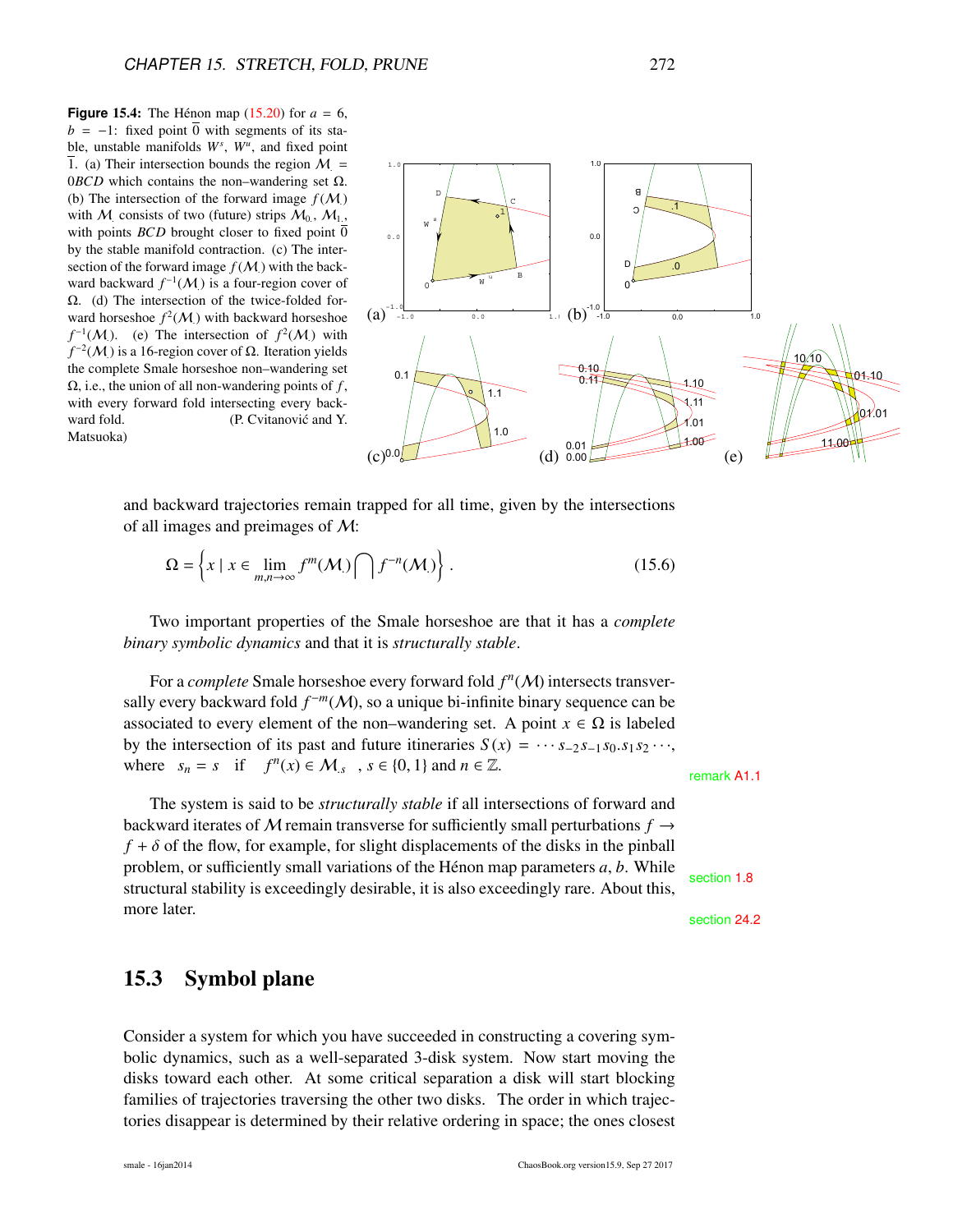A

B

B

B

A

A



to the intervening disk will be pruned first. Determining inadmissible itineraries requires that we relate the spatial ordering of trajectories to their time ordered itineraries.<br>
Exercise 15.8<br>
exercise 15.8

So far we have rules that, given a state space partition, generate a *temporally* ordered itinerary for a given trajectory. Our next task is the converse: given a set of itineraries, what is the *spatial* ordering of corresponding points along the trajectories? In answering this question we will be aided by Smale's visualization of the relation between the topology of a flow and its symbolic dynamics by means of 'horseshoes', such as figure 15.4.

#### 15.3.1 Kneading danish pastry

The danish pastry transformation, the simplest baker's transformation appropriate to Hénon type mappings, yields a binary coordinatization of all possible periodic points.

The symbolic dynamics of once-folding map is given by the danish pastry transformation. This generates both the longitudinal and transverse alternating binary tree. The longitudinal coordinate is given by the head of a symbolic sequence; the transverse coordinate is given by the tail of the symbolic sequence. The dynamics on this space is given by symbol shift permutations; volume preserving, with 2 expansion and 1/2 contraction.

For a better visualization of 2-dimensional non–wandering sets, fatten the intersection regions until they completely cover a unit square, as in figure 15.7. We shall refer to such a 'map' of the topology of a given 'stretch  $\&$  fold' dynam- exercise 15.4 ical system as the *symbol square*. The symbol square is a topologically accurate representation of the non–wandering set and serves as a street map for labeling its pieces. Finite memory of *m* steps and finite foresight of *n* steps partitions the symbol square into *rectangles*  $[s_{-m+1} \cdots s_0 \cdot s_1 s_2 \cdots s_n]$ , such as those of figure 15.6. In the binary dynamics symbol square the size of such rectangle is  $2^{-m} \times 2^{-n}$ ; it corresponds to a region of the dynamical state space which contains all points that share common *n* future and *m* past symbols. This region maps in a nontrivial way in the state space, but in the symbol square its dynamics is exceedingly simple; all of its points are mapped by the decimal point shift (14.13)

$$
\sigma(\cdots s_{-2}s_{-1}s_0.s_1s_2s_3\cdots) = \cdots s_{-2}s_{-1}s_0s_1.s_2s_3\cdots,
$$
\n(15.7)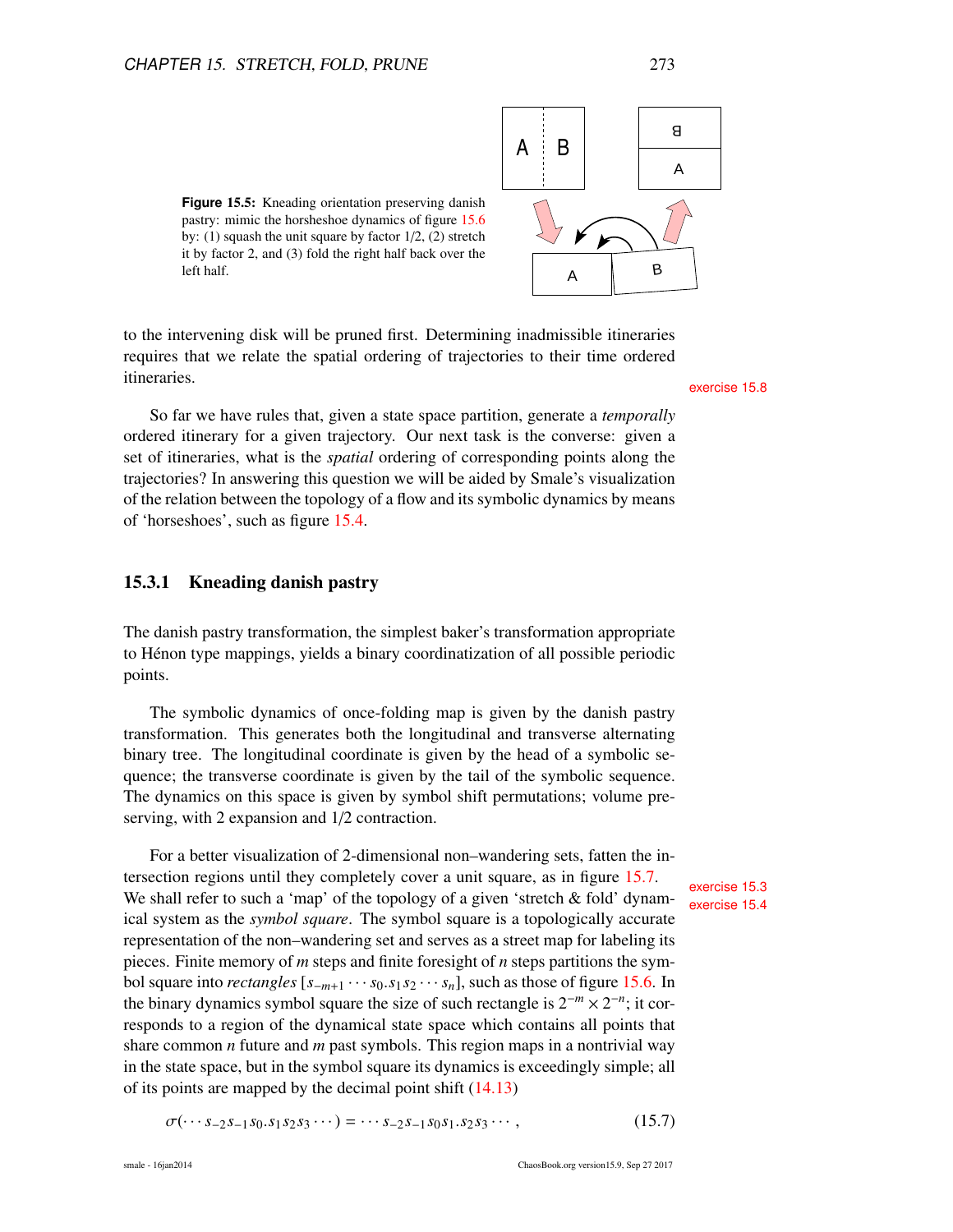

**Figure** 15.7: Kneading danish pastry: symbol square representation of an orientation preserving once-folding map obtained by fattening the Smale horseshoe intersections of (a) figure  $15.6$  (b) figure 15.4 into a unit square. Also indicated: the fixed points  $\overline{0}$ ,  $\overline{1}$  and the 2-cycle points  $\{\overline{01},\overline{10}\}$ . In the symbol square the dynamics maps rectangles into rectangles by a decimal point shift.



**Example 15.1. A Hénon repeller subshift.** (Continued from example 15.5) The Hénon map acts on the binary partition as a shift map. Figure 15.6 illustrates action  $f(M_0) = M_0$ . The square [01.01] gets mapped into the rectangles  $\sigma$ [01.01] = [10.11] = [10.11] see figure 15.4(e). Further examples can be gleaned from  $[10.1] = \{[10.10], [10.11]\}$ , see figure 15.4 (e). Further examples can be gleaned from figure 15.4.

As the horseshoe mapping is a simple repetitive operation, we expect a simple relation between the symbolic dynamics labeling of the horseshoe strips, and their relative placement. The symbol square points  $\gamma(S^+)$  with future itinerary  $S^+$  are<br>constructed by converting the sequence of s  $\gamma$  into a binary number by the algoconstructed by converting the sequence of  $s_n$ 's into a binary number by the algorithm  $(14.4)$ . This follows by inspection from figure 15.9. In order to understand this relation between the topology of horseshoes and their symbolic dynamics, it might be helpful to backtrace to sect. 14.4 and work through and understand first the symbolic dynamics of 1-dimensional unimodal mappings.

Under backward iteration the roles of 0 and 1 symbols are interchanged;  $\mathcal{M}_0^{-1}$ has the same orientation as M, while  $\mathcal{M}_1^{-1}$  has the opposite orientation. We assign exercise 15.5 to an *orientation preserving* once-folding map the *past topological coordinate*  $\delta = \delta(S^-)$  by the algorithm:

$$
w_{n-1} = \begin{cases} w_n & \text{if } s_n = 0 \\ 1 - w_n & \text{if } s_n = 1 \end{cases}, \qquad w_0 = s_0
$$
  

$$
\delta(S^-) = 0.w_0w_{-1}w_{-2}... = \sum_{n=1}^{\infty} w_{1-n}/2^n.
$$
 (15.8)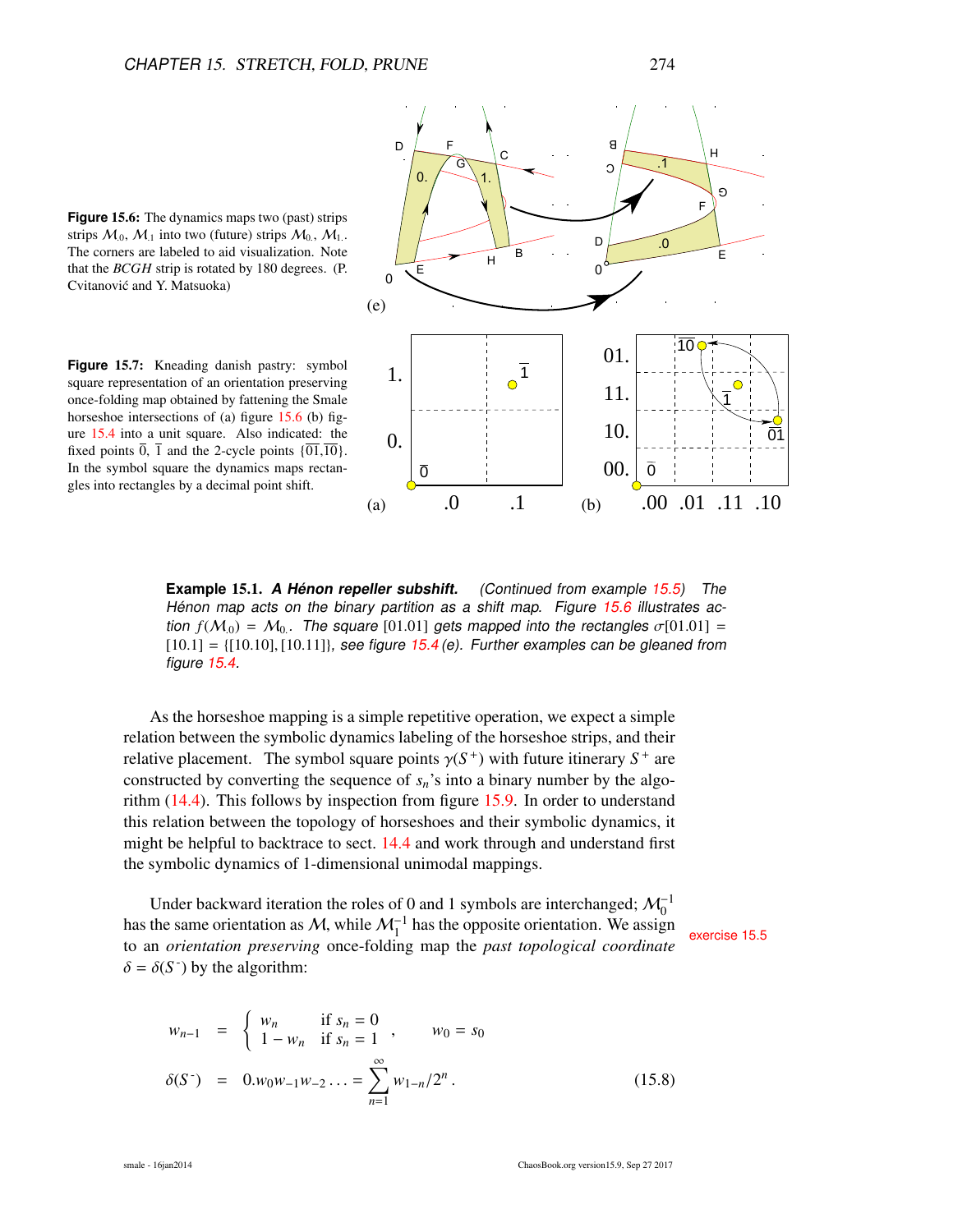

Figure 15.9: Kneading danish pastry: symbol square representation of an orientation preserving oncefolding map obtained by fattening the Smale horseshoe intersections of figure 15.4 (e) into a unit square. Also indicated: the fixed points  $\overline{0}$ ,  $\overline{1}$ , and the 3-cycle points  $\{\overline{011},\overline{110},\overline{101}\}$ . In the symbol square the dynamics maps rectangles into rectangles by a decimal point shift.



Such formulas are best derived by solitary contemplation of the action of a folding map, in the same way we derived the future topological coordinate (14.4).

The coordinate pair  $(\delta, \gamma)$  associates a point  $(x, y)$  in the state space Cantor set of figure 15.4 to a point in the symbol square of figure 15.9, preserving the topological ordering. The symbol square  $[\delta, \gamma]$  serves as a topologically faithful representation of the non–wandering set of any once-folding map, and aids us in partitioning the set and ordering the partitions for any flow of this type.



### 15.4 Prune danish

Anyone know where I can get a good prune danish in Charlotte? I mean a real NY Jewish bakery kind of prune danish!

— Googled

In general, not all possible symbol sequences are realized as physical trajectories. Trying to get from 'here' to 'there' we might find that a short path is excluded by some obstacle, such as a disk that blocks the path, or a mountain. In order to enumerate orbits correctly, we need to *prune* the inadmissible symbol sequences, i.e., describe the grammar of the admissible itineraries.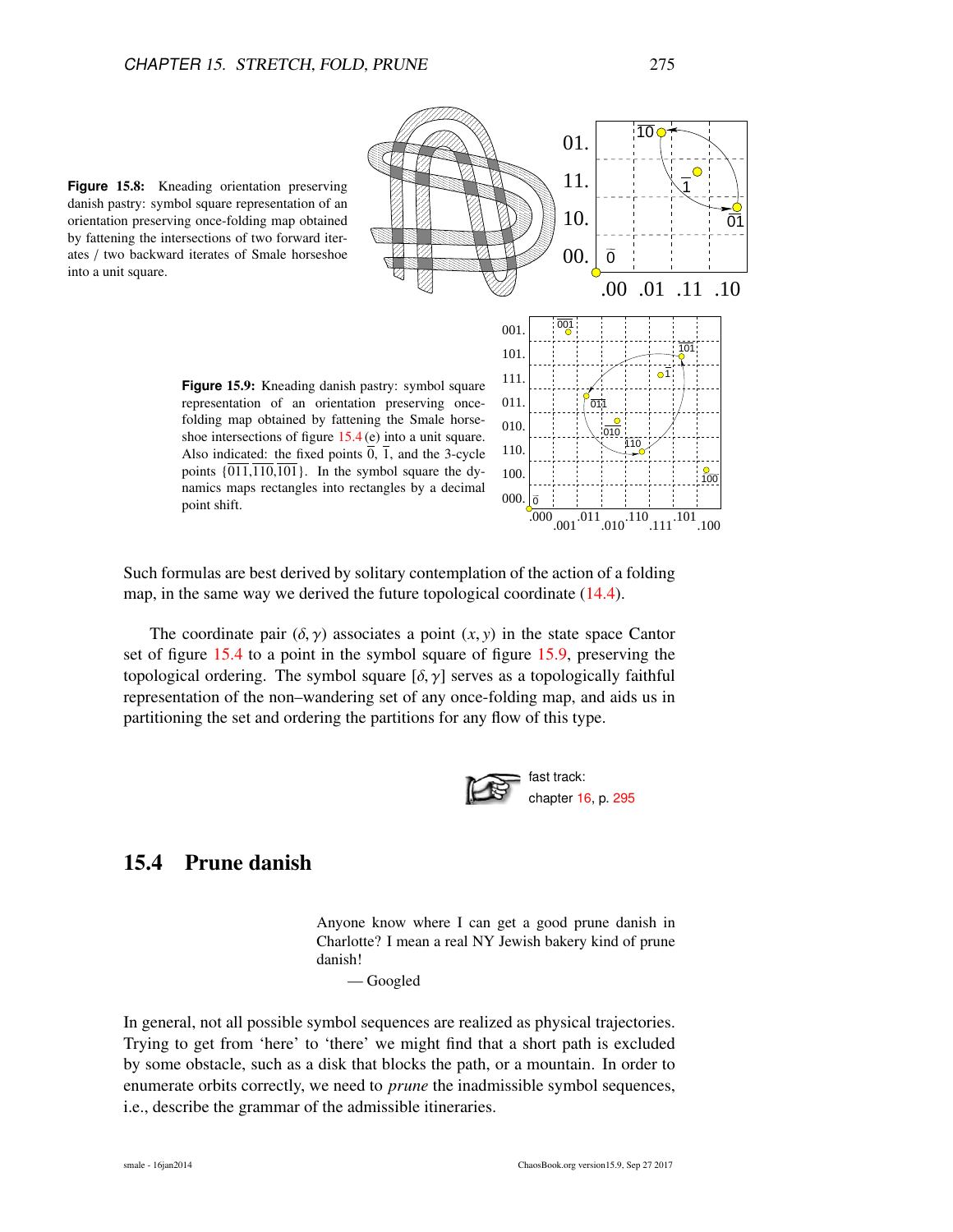

Figure 15.10: (left) An incomplete Smale horseshoe: the inner forward fold does not intersect the outer backward fold. (right) The primary pruned region in the symbol square and the corresponding forbidden binary blocks.

The complete Smale horseshoe dynamics discussed so far is rather straightforward, and sets the stage for situations that resembles more the real life. A generic once-folding map does not yield a complete horseshoe; some of the horseshoe pieces might be *pruned*, i.e., not realized for particular parameter values of the mapping. In 1 dimension, the criterion for whether a given symbolic sequence is realized by a given unimodal map is easily formulated; any orbit that strays to the right of the value computable from the *kneading sequence* (the orbit of the critical point (14.6)) is pruned. This is a topological statement, independent of a particular unimodal map. Our objective is to generalize this notion to 2-dimensional once-folding maps.

Adjust the parameters of a once-folding map so that the intersection of the backward and forward folds is still transverse, but no longer complete, as in figure 15.10. The utility of the symbol square lies in the fact that the surviving, admissible itineraries still maintain the same relative spatial ordering as for the complete case.

In the example of figure 15.10 the rectangles [10.1], [11.1] have been pruned, and consequently *any* itinerary containing substrings  $b_1 = 101$ ,  $b_2 = 111$  is inadmissible, or *pruned*. The symbol dynamics is a subshift of finite type (14.17).

We refer to the left border of this primary pruned region as the *pruning front*; another example of a pruning front is drawn in figure 15.11 (b). We call it a 'front' as it can be visualized as a border between admissible and inadmissible; any trajectory whose points would fall to the right of the front in figure 15.11 is inadmissible, i.e., pruned. The pruning front is a complete description of the symbolic dynamics of once-folding maps (read sect. 15.4.1. The pruning front is a 2-dimensional generalization of the 1-dimensional kneading sequence (14.6); the location of each vertical step in the pruning front is the kneading sequence of the corresponding primary turnback of the unstable manifold.

In the examples of figure 15.10 there is a finite number of grammar rules, a total of two forbidden blocks 101, 111. For now we concentrate on this kind of pruning ('subshifts of finte type') because it is particularly clean and simple.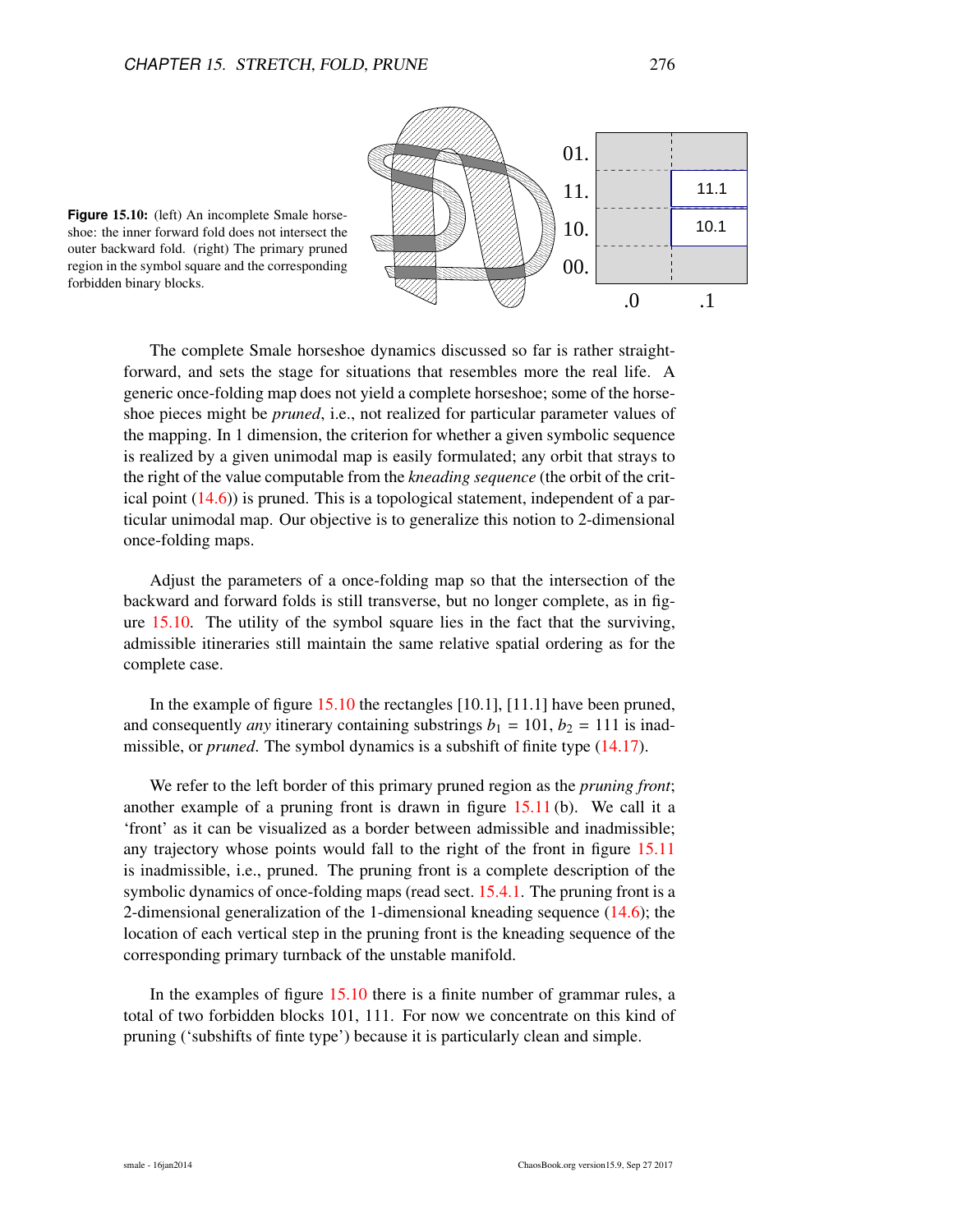**Figure 15.11:** (a) An incomplete Smale horseshoe which illustrates (b) the monotonicity of the pruning front: the thick line which delineates the left border of the primary pruned region is monotone on each half of the symbol square. The backward folding in this figure and figure 15.10 is schematic - in invertible mappings there are further missing intersections, all obtained by the forward and backward iterations of the primary pruned region.



#### 15.4.1 Pruning front conjecture

No matter how far down the wrong road you've gone, turn back.

— Turkish proverb

The pruning front conjecture offers a complete description of the symbolic dynamics of once-folding maps in the same sense in which the kneading sequence defines the symbolic dynamics of a 1-dimensional unimodal map. The intuition behind this conjecture is that the folding induced by a single iteration is the primary folding, and all other folds (turnbacks, homoclinic tangencies) are images or preimages of the primary ones. The topology puts two constraints on the form of a pruning front for once-folding maps:

- 1. The pruning front is symmetric across the horizontal 1/2 line.
- 2. The pruning front is *monotone* across either half of the symbol square.

This is a consequence of the deterministic foliation; inner folds cannot pierce through the outer folds, and therefore have the same number or fewer transverse sections than the outer ones.

Our strategy is the following: we first construct the symbol square, the 2 dimensional 'NYC subway map' of the topology of a given 'stretch & fold' dynamical system, as illustrated in figure 15.7. The symbol square is a 'road map' in which the various sheets of the stable and unstable manifolds are represented by straight sections, and the topology is preserved: the nearby periodic points in the symbol square represent nearby periodic points in the state space. Next we separate the admissible and the forbidden motions by means of a 'pruning front', a boundary between the two kinds of orbits. We make following assumptions:

- (i) *The partition conjecture:* the non–wandering set of a once-folding map can be described by a subset of a complete Smale horseshoe, partitioned by the set of primary turning points.
- (ii) *The pruning-front conjecture:* kneading values of the set of all primary turning points separate the admissible from the forbidden orbits, and there are no other pruning rules.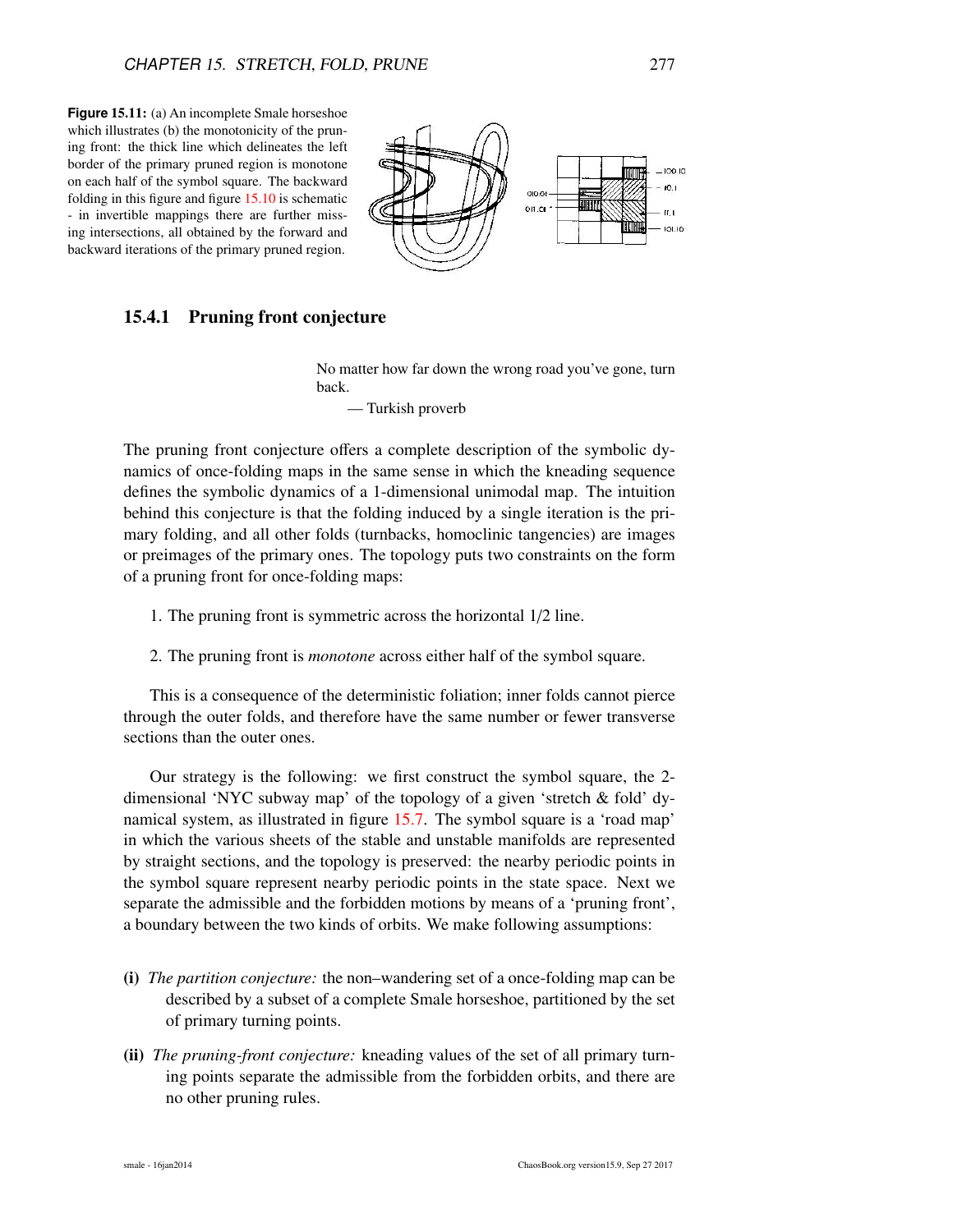(iii) *Multimodal map approximation:* A 2-dimensional once-folding map can be systematically approximated by a sequence of 1-dimensional *n*-folding maps.

The intuition behind these conjectures is that the folding induced by a single iteration is the primary folding, and all other folds (turning points, homoclinic tangencies) are images or preimages of the primary ones. The asymptotic object is a collection of infinitely many 1-dimensional sheets, and the pruning front is the set of the corresponding kneading sequences (14.6), one for each 1 dimensional sheet.



Though a useful tool, Markov partitioning is not without drawbacks. One glaring shortcoming is that Markov partitions are not unique: any of many different partitions might do the job. The  $C_2$ - and  $D_3$ -equivariant systems that we discuss next offer a simple illustration of different Markov partitioning strategies for the same dynamical system.

#### 15.5 Recoding, symmetries, tilings

In chapter 11 we made a claim that if there is a symmetry of dynamics, we must use it. Here we shall show how to use it, on two concrete examples, and in chapter 25 we shall be handsomely rewarded for our labors. First, the simplest example of equivariance, a single 'reflection'  $D_1$  group of example 11.4.



Next, let us take the old pinball game and 'quotient' the state space by the symmetry, or 'desymmetrize.' As the three disks are equidistantly spaced, our game of pinball has a sixfold symmetry. For instance, the cycles 12, 23, and 13 in figure 15.12 are related to each other by rotation by  $\pm 2\pi/3$  or, equivalently, by a relabeling of the disks. We exploit this symmetry by recoding, as in  $(15.19)$ .

exercise 15.7



exercise 15.8 exercise 17.2

Binary symbolic dynamics has two immediate advantages over the ternary one; the prohibition of self-bounces is automatic, and the coding utilizes the symmetry of the 3-disk pinball game in an elegant manner.

The 3-disk game of pinball is tiled by six copies of the *fundamental domain*, a one-sixth slice of the full 3-disk system, with the symmetry axes acting as reflect-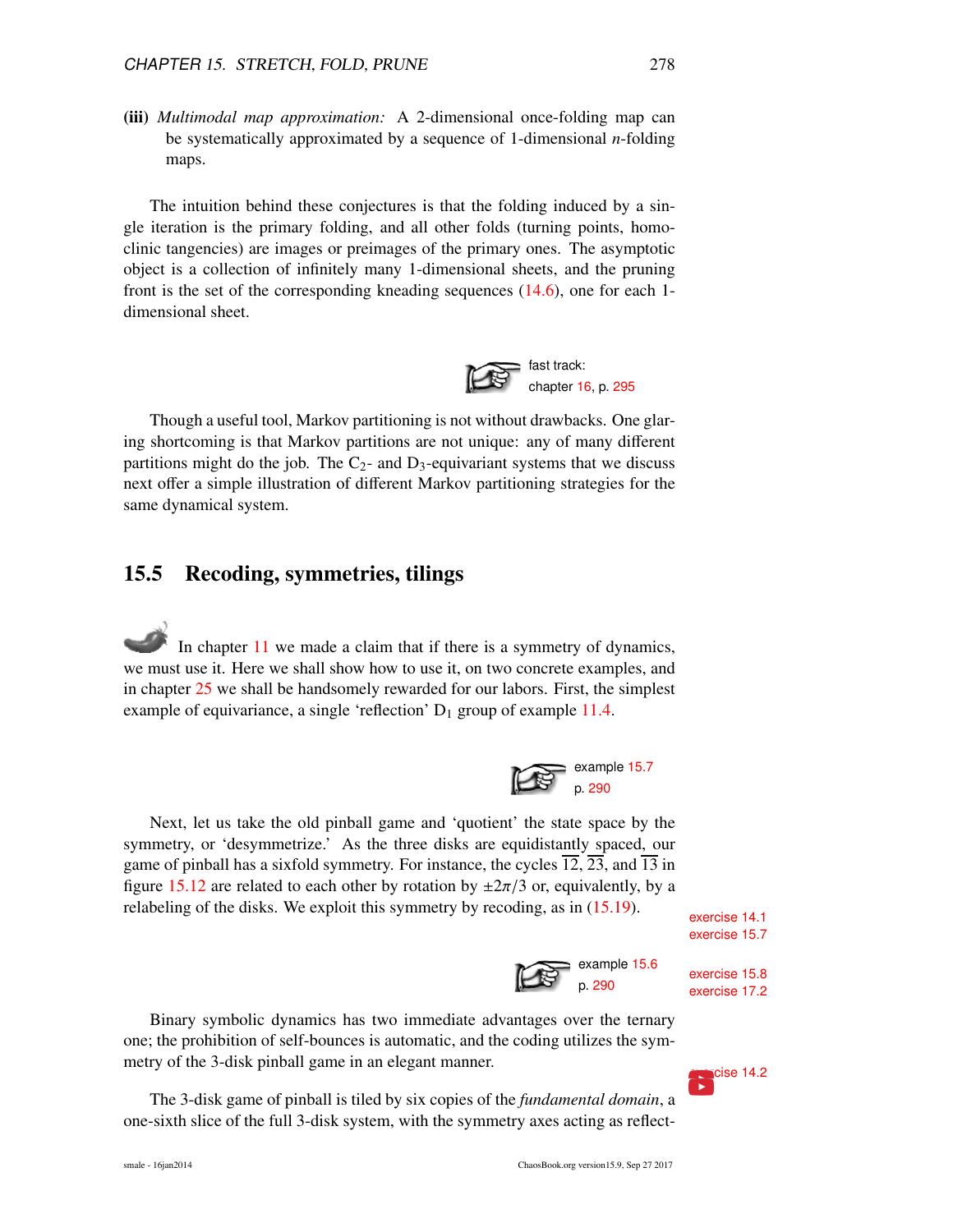**Table 15.1:** Correspondence between the  $C_2$  symmetry reduced cycles  $\tilde{p}$  and the full state space periodic orbits  $p$ , together with their multiplicities  $m_p$ . Also listed are the two shortest cycles (length 6) related by time reversal, but distinct under  $D_1$ .

|          | p                                            | $m_p$          |
|----------|----------------------------------------------|----------------|
| 1        | $^{+}$                                       | 2              |
| $\theta$ | -+                                           | 1              |
| 01       | $+ +$                                        | 1              |
| 001      | $+ +$                                        | $\overline{c}$ |
| 011      | $+ + +$                                      | 1              |
| 0001     | $+ - + +$<br>- +<br>$\overline{\phantom{0}}$ | 1              |
| 0011     | $- + + +$                                    | 2              |
| 0111     | $++++$                                       | 1              |
| 00001    | $+-+$                                        | 2              |
| 00011    | $- + + +$<br>$-+$<br>$- -$<br>$^{+}$         | 1              |
| 00101    | $- + +$<br>$- - + +$<br>$^{+}$               | 1              |
| 00111    | $+ - + + +$<br>$^{+}$                        | 1              |
| 01011    | $- + + +$                                    | 2              |
| 01111    | $+ + + + +$                                  | 1              |
| 001011   | $- + +$<br>$- - + + +$<br>$\pm$              | 1              |
| 001101   | $++$<br>$^{++}$                              | 1              |

**Figure 15.12:** The 3-disk game of pinball with the disk radius : center separation ratio a: $R = 1:2.5$ . (a) 2-cycles  $\overline{12}$ ,  $\overline{13}$ ,  $\overline{23}$ , and 3-cycles  $\overline{123}$  and  $\overline{132}$ (not drawn). (b) The fundamental domain, i.e., the small 1/6th wedge indicated in (a), consisting of a section of a disk, two segments of symmetry axes acting as straight mirror walls, and an escape gap. The above five cycles restricted to the fundamental domain are the two fixed points  $\overline{0}$ ,  $\overline{1}$ . See figure  $11.3$  for cycle  $\overline{10}$  and further examples.



ing mirrors, see figure 15.12 (b). Every global 3-disk trajectory has a corresponding fundamental domain mirror trajectory obtained by replacing every crossing of a symmetry axis by a reflection. Depending on the symmetry of the full state space trajectory, a repeating binary alphabet block corresponds either to the full periodic orbit or to a relative periodic orbit (examples are shown in figure 15.12 and table 15.2). A relative periodic orbit corresponds to a periodic orbit in the fundamental domain.

Table 15.2 lists some of the shortest binary periodic orbits, together with the corresponding full 3-disk symbol sequences and orbit symmetries. For a number of deep reasons that will be elucidated in chapter  $25$ , life is much simpler in the fundamental domain than in the full system, so whenever possible our computations will be carried out in the fundamental domain.

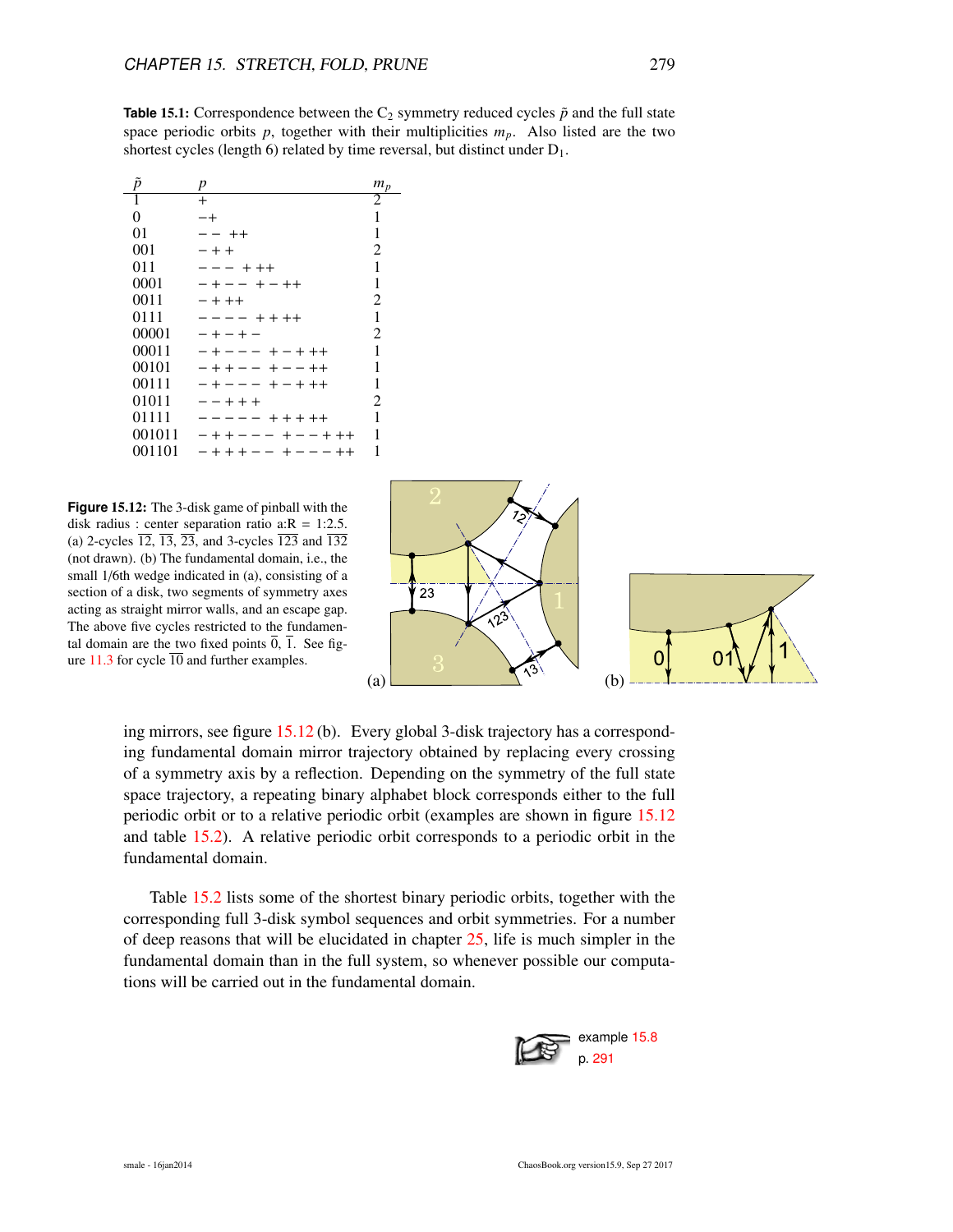**Table 15.2:**  $D_3$  correspondence between the binary labeled fundamental domain prime cycles  $\tilde{p}$  and the full 3-disk ternary labeled cycles p, together with the  $D_3$  transformation that maps the end point of the  $\tilde{p}$  cycle into the irreducible segment of the  $p$  cycle, see example 11.5. White spaces in the above ternary sequences mark repeats of the irreducible segment; for example, the full space 12-cycle 1212 3131 2323 consists of 1212 and its symmetry related segments 3131, 2323. The multiplicity of *p* cycle is  $m_p = 6n_p/n_p$ . The shortest pair of fundamental domain cycles related by time reversal (but no spatial symmetry) are the 6-cycles 001011 and 001101.

| $\overline{\widetilde{p}}$ | p                 | $\mathbf{g}_{\tilde{p}}$ | D       | p                       | $\mathbf{g}_{\tilde{p}}$ |
|----------------------------|-------------------|--------------------------|---------|-------------------------|--------------------------|
| $\Omega$                   | 12                | $\sigma_{12}$            | 000001  | 121212131313            | $\sigma_{23}$            |
|                            | 123               |                          | 000011  | 121212313131232323      | $C^2$                    |
| 01                         | 1213              | $\sigma_{23}$            | 000101  | 121213                  | $\boldsymbol{e}$         |
| 001                        | 121 232 313       | C                        | 000111  | 121213212123            | $\sigma_{12}$            |
| 011                        | 121323            | $\sigma_{13}$            | 001011  | 121232 131323           | $\sigma_{23}$            |
| 0001                       | 12121313          | $\sigma_{23}$            | 001101  | 121231323213            | $\sigma_{13}$            |
| 0011                       | 121231312323      | $C^2$                    | 001111  | 121231 232312 313123    | C                        |
| 0111                       | 12132123          | $\sigma_{12}$            | 010111  | 121312313231232123      | $C^2$                    |
| 00001                      | 12121 23232 31313 | C                        | 011111  | 121321323123            | $\sigma_{13}$            |
| 00011                      | 1212132323        | $\sigma_{13}$            | 0000001 | 1212121 2323232 3131313 | C                        |
| 00101                      | 1212321213        | $\sigma_{12}$            | 0000011 | 12121213232323          | $\sigma_{13}$            |
| 00111                      | 12123             | $\boldsymbol{e}$         | 0000101 | 12121232121213          | $\sigma_{12}$            |
| 01011                      | 12131 23212 31323 | $\mathcal{C}$            | 0000111 | 1212123                 | $\boldsymbol{\rho}$      |
| 01111                      | 1213213123        | $\sigma_{23}$            |         |                         |                          |
|                            |                   |                          |         |                         |                          |



**Figure 15.13:** Reduction of a continuous-time flow (left frame) to a set of Poincaré maps (right frame), with a point on 1-cycle and the two cycle points of a 2-cycle used as template points.

## 15.6 Charting the state space

In simple examples, such as the Rössler example 3.3, a single Poincaré section suffices, but this is rarely the case for flows of physical interest. In this section (skip it on first reading) we commence a discussion of the general case.

A Poincaré section is constructed by picking a 'template' point  $\hat{x}'$  within a state space region of interest, and defining a hypersurface  $(3.2)$  that goes through the template point. In theory, this Poincaré section could be any (*d*−1)-dimensional manifold. In practice, a hyperplane  $(3.14)$  is the most convenient, the natural choice for the vector normal to the section being  $\hat{n} = v(\hat{x}')$ , the velocity field at the template point  $\hat{x}'$ . This Poincaré section  $\hat{x} \in \mathcal{P}$  is a hyperplane, appendix 7.2

$$
v' \cdot (\hat{x} - \hat{x}') = 0, \qquad v' = v(\hat{x}'),
$$

 $(15.9)$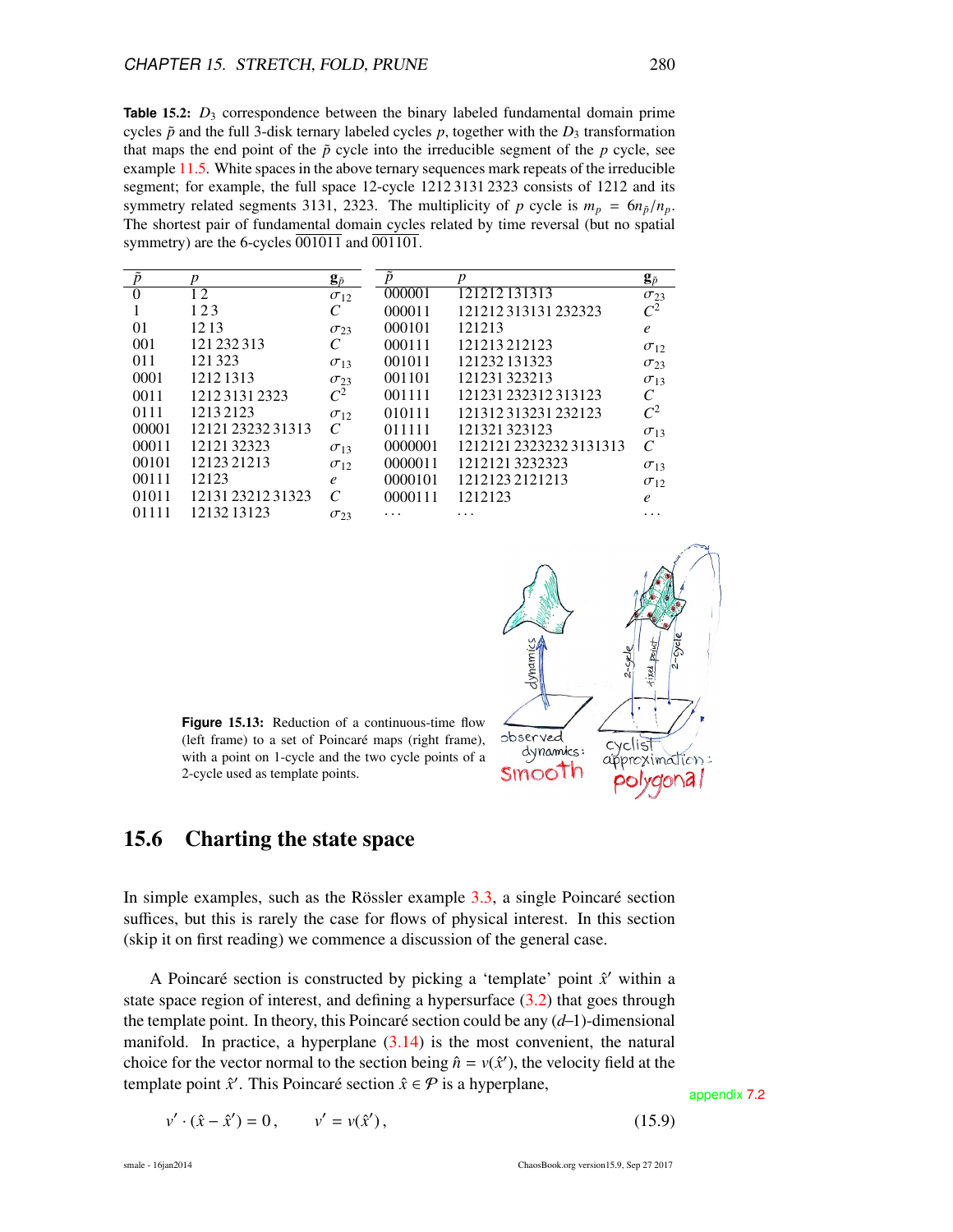normal to the flow direction  $v'$  at the template point  $\hat{x}'$ . Such section cuts the nearby trajectories transversally, and is a good description of solutions similar to the given template.

So one hyperspace  $P$  will, in general, not suffice. A more insightful picture of the dynamics is obtained by partitioning the state space into *N* qualitatively distinct regions  $\{M_1, M_2, \ldots, M_N\}$  and constructing a Poincaré section per region, global *atlas* of the state space composed of *N* local Poincaré sections  $P^{(j)}$ or *charts,* each one capturing a neighborhood of a qualitatively prominent state  $\hat{x}'^{(j)} \in S$ . We shall refer to these states as *templates*, each represented in the state space *M* of the system by a *template point*  $\{\hat{x}'^{(1)}, \hat{x}'^{(2)}, \dots, \hat{x}'^{(N)}\}$ .

Our Poincaré section is a hyperplane. If we pick another template point  $\hat{x}^{(2)}$ , it comes along with its own section hyperplane. The  $(d-1)$ -dimensional Poincaré sections for an adjacent pair of template intersects in a 'ridge' ('boundary', 'edge'), a (*d*−2)-dimensional hyperplane, easy to compute. Follow an ant (the sequence of Poincaré map iterates) as it progresses along the Poincaré section  $\mathcal{P}^{(1)}$ . The moment  $(\hat{x}^{(1)}(\tau) - \hat{x}^{(2)}) \cdot \hat{n}^{(2)}$  changes sign, the ant has crossed the ridge we switch the Poincaré section, and the ant continues its merry stroll now ridge, we switch the Poincaré section, and the ant continues its merry stroll now confined to the  $\mathcal{P}^{(2)}$  section. Each Poincaré section  $\mathcal{P}^{(j)}$ , provides a local chart at  $\hat{x}'^{(j)}$  for a neighborhood of an important, qualitatively distinct class of solutions; together they 'Voronoi' tessellate the curved manifold in which the reduced dynamics is replaced by a finite set of mappings between hyperplane tiles. An example is the periodic-orbit implementation of the idea of state space tessellation by neighborhoods of recurrent points, so dear to professional cyclists, illustrated in figure 15.13.

For a given dynamical flow, the physical task is to pick a minimal set of qualitatively distinct templates. The state space might be filled by all kinds of highly unstable, never revisited equilibria and relative periodic orbits. The choice of templates should reflect the dynamically prominent states seen in the long-time simulations of system's dynamics. We have only vague advice on how to pick a single Poincaré section (see sect.  $3.1.2$ ), and no advice on how to systematically pick a set of 'good' templates, other than that the associated section tiles should be as large as possible, but still sufficiently small to exclude orbit tangencies, i.e., stop before crossing their section borders (3.6). Ideally, one wold like to pick as few templates as possible in figure 15.13. Once templates are picked, the rest is geometry of hyperplanes, so checking whether the section border is on the far side of the tile edge (ridge between two sections) is a fast, linear computation.

There is a rub, though - you need to know how to pick the neighboring templates. Perhaps a glance at figure 15.13 helps visualize the problem; imagine that the tiles belong to the Poincaré sections through template points on these orbits. One could slide templates along their trajectories until the pairs of straight line segments connecting neighboring template points are minimized, but that seems a bit arbitrary. At this time we have no advice as how to 'synchronize' the templates relative to each other. The astute reader will instantly recognize this as the problem of 'local gauge invariance' or 'gauge fixing' of Quantum Field Theory and General Relativity.

section 14.1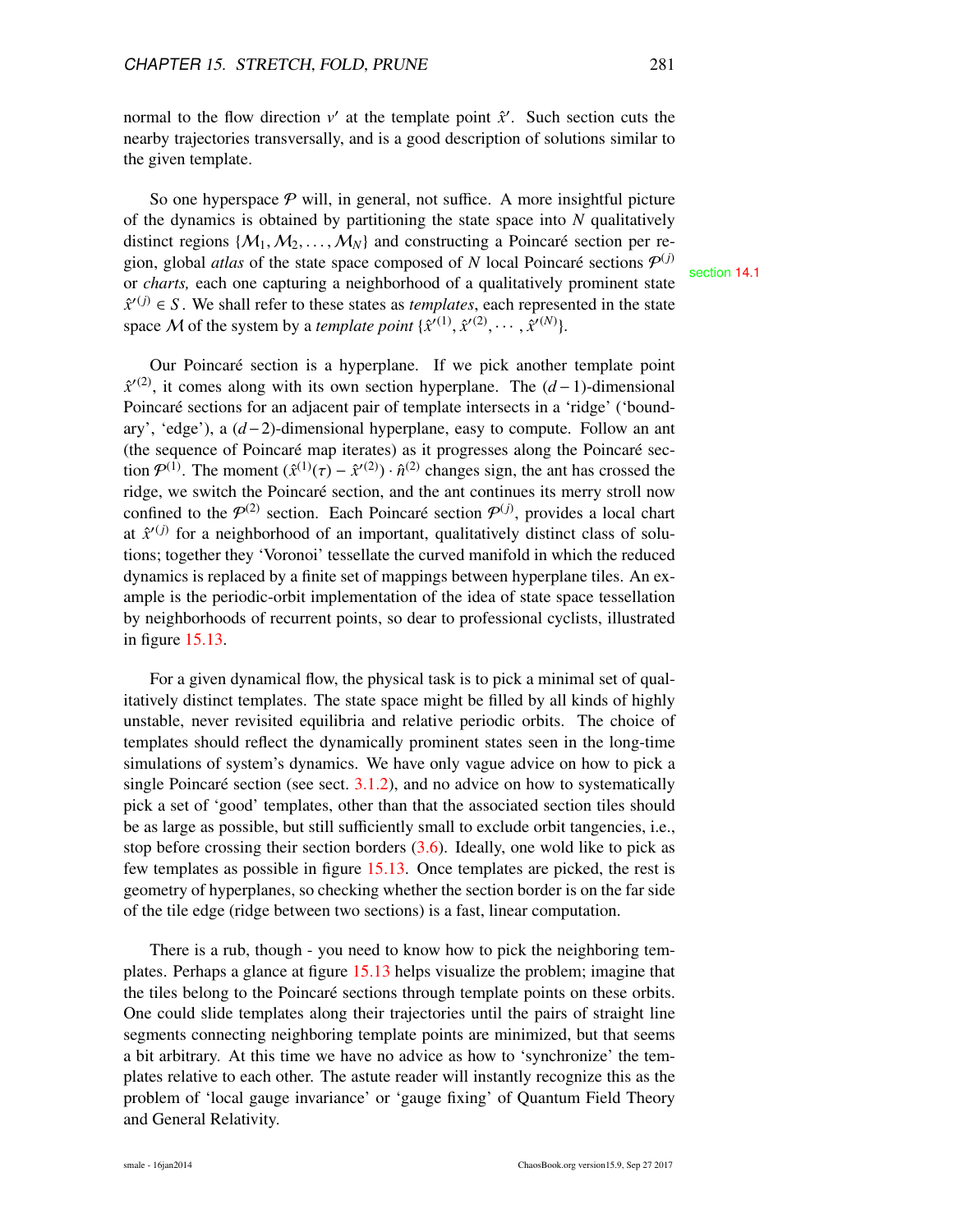

**Figure** 15.14: Some examples of 3-disk cycles: (a) 12123 and 13132 are mapped into each other by the flip across 1 axis. Similarly (b)  $\overline{123}$  and  $\overline{132}$  are related by flips, and (c)  $\overline{1213}$ ,  $\overline{1232}$  and  $\overline{1323}$  by rotations. (d) The cycles  $\overline{121212313}$  and  $\overline{121212323}$  are related by rotation *and* time reversal. These symmetries are discussed in chapter 11. (From ref. [13])

#### 15.6.1 Navigating the Poincaré-charted state space

Our goal now is to replace the continuous-time dynamics by a set of Poincaré maps between a set of hyperplane sections, as in figure 15.13. The flat hyperplane (3.14) is an *ad hoc* construct; one Poincaré section rarely suffices to capture all of the dynamics of interest. Instead we chart the state space by partitioning it into *N* qualitatively distinct regions  $\{M_1, M_2, \ldots, M_N\}$ . Successive trajectory intersections with the set of  $(d-1)$ -dimensional hypersurfaces  $P_s$  embedded in the *d*-dimensional state space M, define the set of  $(d-1) \rightarrow (d-1)$  Poincaré maps section 14.1

$$
\hat{x}_{n+1} = P_{s_{n+1}s_n}(\hat{x}_n) = f^{\tau(\hat{x}_n)}(\hat{x}_n)
$$
\n
$$
\hat{x}_{n+1} \in \mathcal{P}^{s_{n+1}}, \ \hat{x}_n \in \mathcal{P}^{s_n}, \qquad s \in \{1, 2, ..., N\}.
$$
\n(15.10)

The *d*-dimensional continuous time flow is thus reduced to discrete time composition

$$
P_{s_0s_1\cdots s_n} = P_{s_ns_{n-1}} \circ \cdots \circ P_{s_2s_1} \circ P_{s_1s_0}
$$

of a set of Poincaré maps (15.10) that map the coordinates of Poincaré section  $P_{s_n}$ to those of  $P_{s_{n+1}}$ , the next section traversed by a given trajectory.

If a trajectory traverses regions  $M_{s_0} \to M_{s_1} \to \cdots \to M_{s_n}$ , the sequence  $s_0 s_1 \cdots s_n = s_n \leftarrow \cdots \leftarrow s_1 \leftarrow s_0$  is said to be *admissible*. The *return map* section 14.6  $P_{s_0}$  from section  $P_{s_0}$  to itself has a contribution from any admissible returning (periodic,  $s_n = s_0$ ) sequence of compositions

$$
P_{s_0 s_1 \cdots s_{n-1} s_0} = P_{s_0 s_{n-1}} \circ \cdots \circ P_{s_2 s_1} \circ P_{s_1 s_0} \tag{15.11}
$$

The next example offers an unambiguous set of such Poincaré sections which chapter 14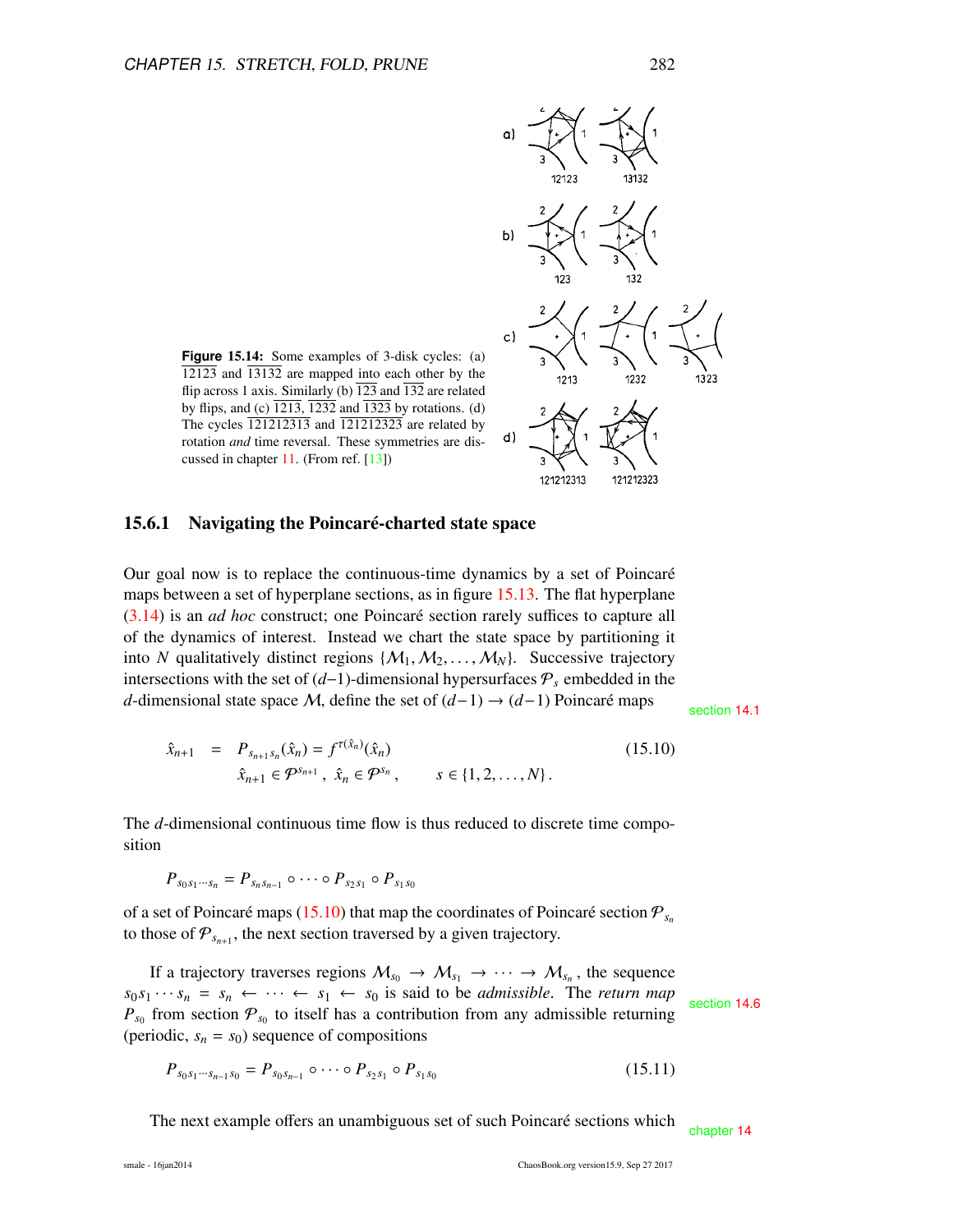

do double duty, providing us both with an exact representation of dynamics in terms of maps, and with a symbolic dynamics, a subject that we will return to in chapter 14.



Billiard dynamics is exceptionally simple - free flight segments, followed by specular reflections at boundaries, with billiard boundaries the obvious choice as Poincaré sections. For a general flow one is never so lucky. Also, so far we have discussed only flows with a 1 continuous parameter (the time). The general case of *N*-parameter continuous symmetries we postpone to chapter 12.

#### **Résumé**

In the preceding and this chapter we start with a *d*-dimensional state space and end with a 1-dimensional return map description of the dynamics. The arc-length parametrization of the unstable manifold maintains the 1-to-1 relation of the *full d*-dimensional state space dynamics and its 1-dimensional return-map representation. To high accuracy *no information about the flow is lost* by its 1-dimensional return map description. We explain why Lorenz equilibria are heteroclinically connected (it is not due to the symmetry), and how to generate all periodic orbits of Lorenz flow up to given length. This we do, in contrast to the rest of the thesis, without any group-theoretical jargon to blind you with.

For 1-dimensional maps the folding point is the critical point, and easy to determine. In higher dimensions, the situation is not so clear - one can attempt to determine the (fractal set of) folding points by looking at their higher iterates - due to the contraction along stable manifolds, the fold gets to be exponentially sharper at each iterate. In practice this set is essentially uncontrollable for the same reason the flow itself is chaotic - exponential growth of errors. We prefer to determine a folding point by bracketing it by longer and longer cycles which can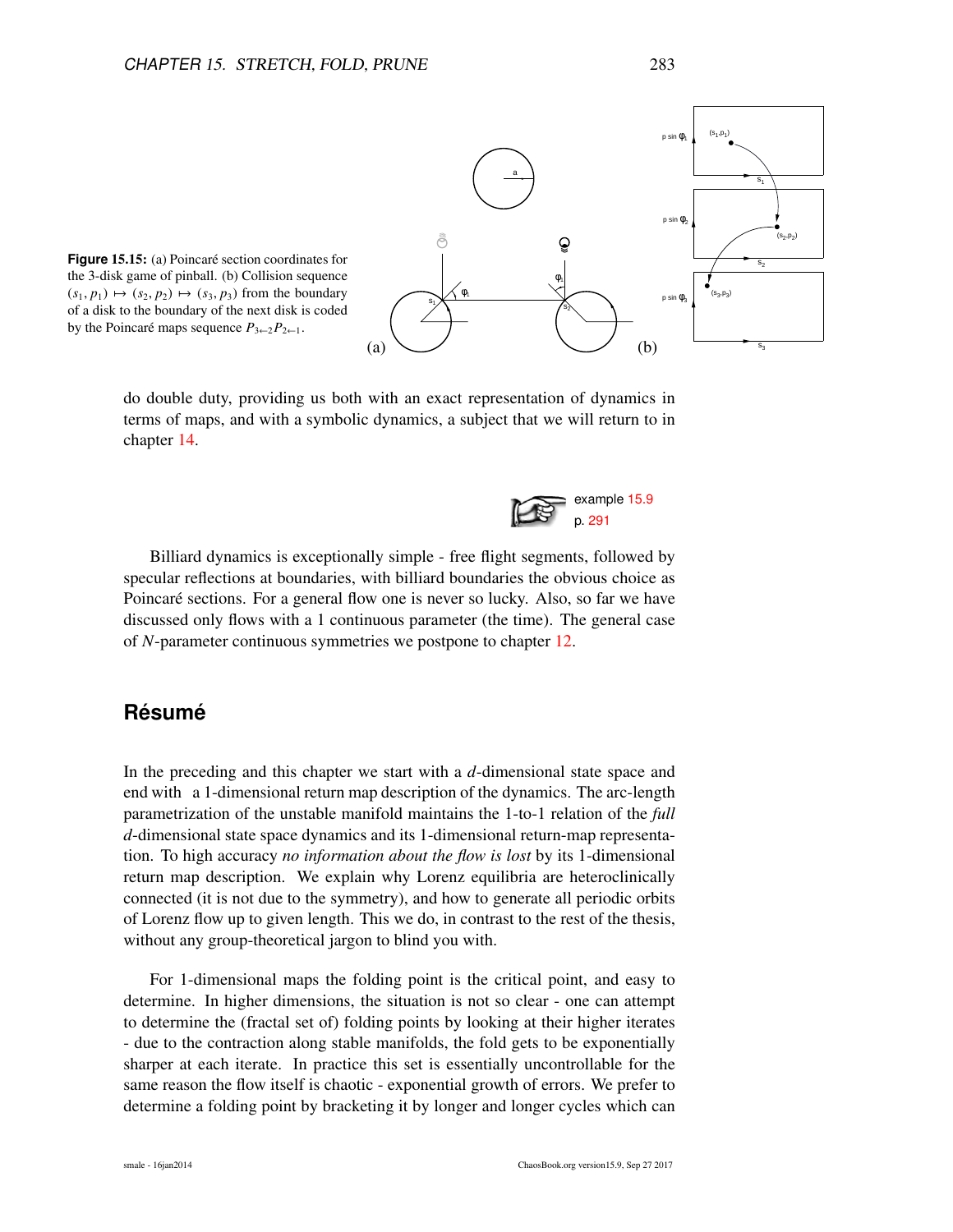be determined accurately using variational methods of chapter ??, irrespective of their period.

For a generic dynamical system a subshift of finite type is the exception rather than the rule. Its symbolic dynamics can be arbitrarily complex; even for the logistic map the grammar is finite only for special parameter values. Only some repelling sets (like our game of pinball) and a few purely mathematical constructs (called Anosov flows) are structurally stable - for most systems of interest an infinitesimal perturbation of the flow destroys and/or creates an infinity of trajectories, and specification of the grammar requires determination of pruning blocks of arbitrary length. The repercussions are dramatic and counterintuitive; for example, the transport coefficients such as the deterministic diffusion constant of sect. 24.2 are emphatically *not* smooth functions of the system parameters. The section 24.2 importance of symbolic dynamics is often under appreciated; as we shall see in chapters 23 and 28, the existence of a finite grammar is the crucial prerequisite for construction of zeta functions with nice analyticity properties. This generic lack of structural stability is what makes nonlinear dynamics so hard.

The conceptually simpler finite subshift Smale horseshoes suffice to motivate most of the key concepts that we shall need for time being. Our strategy is akin to bounding a real number by a sequence of rational approximants; we converge toward the non–wandering set under investigation by a sequence of self-similar Cantor sets. The rule that everything to one side of the pruning front is forbidden is striking in its simplicity: instead of pruning a Cantor set embedded within some larger Cantor set, the pruning front cleanly cuts out a *compact* region in the symbol square, and that is all - there are no additional pruning rules. A 'self-similar' Cantor set (in the sense in which we use the word here) is a Cantor set equipped with a *subshift of finite type* symbol dynamics, i.e., the corresponding grammar can be stated as a finite number of pruning rules, each forbidding a finite subsequence  $s_1 s_2 \ldots s_n$ . Here the notation  $s_1 s_2 \ldots s_n$  stands for *n* consecutive symbols  $s_1$ 1,  $s_2$ , ...,  $s_n$ , preceded and followed by arbitrary symbol strings.

The symbol square is a useful tool in transforming topological pruning into pruning rules for inadmissible sequences; those are implemented by constructing transition matrices and/or graphs, see chapters 17 and 18.

### **Commentary**

**Remark** 15.1. Stable/unstable manifolds. For pretty hand-drawn pictures of invariant manifolds, see Abraham and Shaw [1]. Construction of invariant manifolds by map iteration is described in Simo [32]. Fixed point stable / unstable manifolds and their homoclinic and heteroclinic intersections can be computed using DsTool [2, 14, 27]. Unstable manifold turning points were utilized in refs.  $[6-9, 18, 31]$  to partition state space and prune inadmissible symbol sequences. The arclength parameterized return maps were introduced by Christiansen *et al.* [5], and utilized in ref. [28] Even though no dynamical system has been studied more exhaustively than the Lorenz equations, the analysis of sect. 14.2 is new. The desymmetrization follows Gilmore and Lettelier  $[16]$ , but the key new idea is taken from Christiansen *et al.* [5]: the arc-length parametrization of the unsta-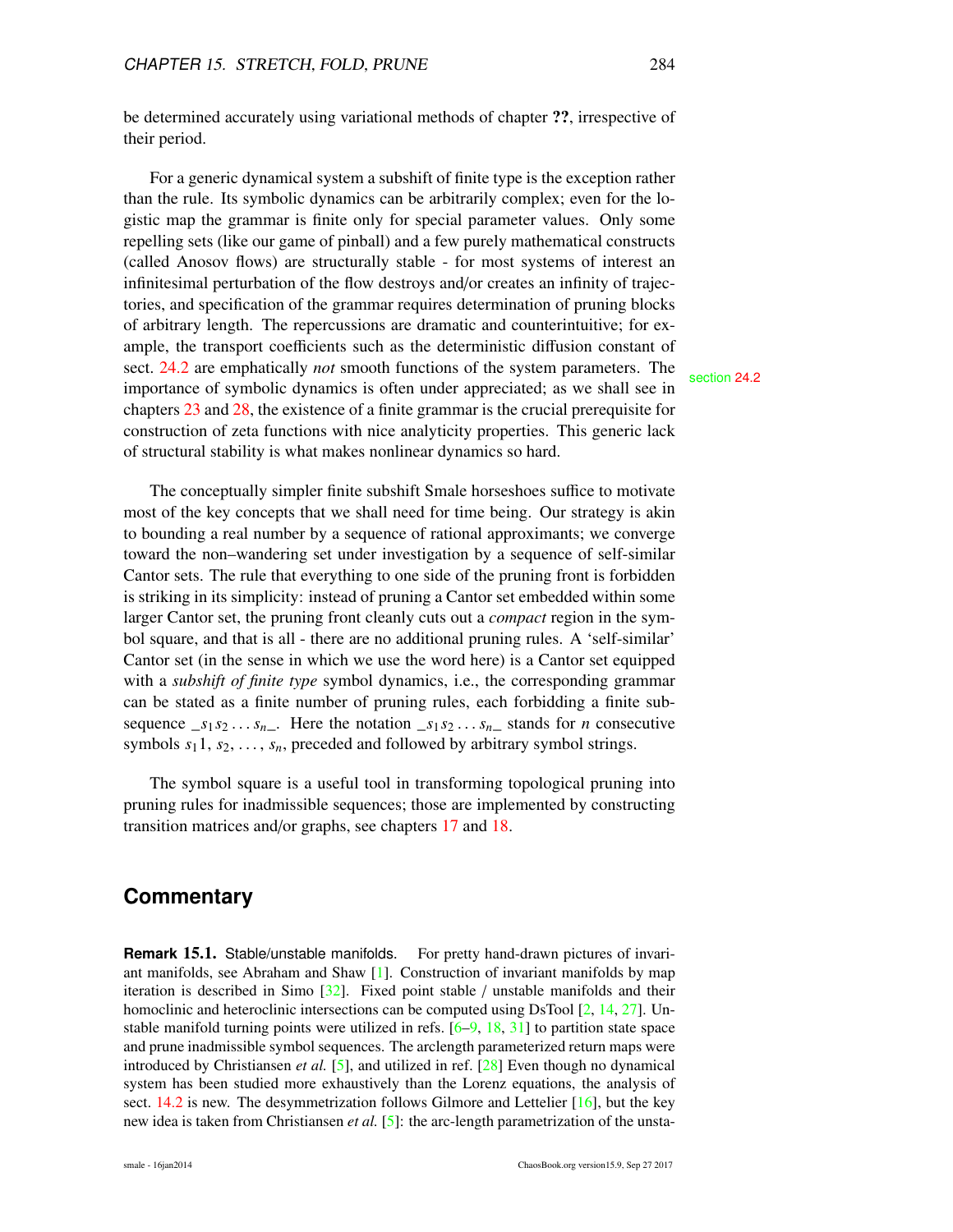ble manifold maintains the 1-to-1 relation of the *full d*-dimensional state space dynamics and its 1-dimensional return-map representation, in contrast to 1-dimensional *projections* of the (*d*−1)-dimensional Poincaré section return maps previously deployed in the literature. In other words, to high accuracy *no information about the flow is lost* by its 1-dimensional return map description.

**Remark 15.2.** Smale horseshoe. S. Smale understood clearly that the crucial ingredient in the description of a chaotic flow is the topology of its non–wandering set, and he provided us with the simplest visualization of such sets as intersections of Smale horseshoes. In retrospect, much of the material covered here can already be found in Smale's fundamental paper [33], but an engineer or a scientist who has run into a chaotic time series in his laboratory might not know that he is investigating the action (differentiable) of a Lie group *G* on a manifold *M*, and that the Lefschetz trace formula is the way to go.

We have tried to explain the geometric picture the best we could in the static text format, but there is no substitute for dynamics but the dynamics itself. We found Demidov's ["Chaotic maps"](http://www.ibiblio.org/e-notes/Chaos/contents.htm) [12] simulations of the Hénon map particularly helpful in explaining how horsheshoes partition the non–wandering sets.

**Remark** 15.3. Pruning fronts. The 'partition conjecture' is due to Grassberger and Kantz [19]. The notion of a pruning front and the 'pruning-front conjecture' was formulated by Cvitanović *et al.* [9], and developed by K.T. Hansen for a number of dynamical systems in his Ph.D. thesis  $[22]$  and a series of papers  $[21]$ - $[23]$ . The 'multimodal map approximation' is described in the K.T. Hansen thesis  $[22]$ . Hansen's thesis is still the most accessible exposition of the pruning theory and its applications. Detailed studies of pruning fronts are carried out in refs.  $[10, 11, 17]$ ; ref.  $[20]$  is the most detailed study carried out so far. The rigorous theory of pruning fronts has been developed by Y. Ishii [25, 26] for the Lozi map, and A. de Carvalho [3, 4] in a very general setting. Beyond the orbit pruning and its infinity of admissible unstable orbits, an attractor of Hénon type may also own an infinity of attractive orbits coexisting with the strange attractor [29, 30]. We offer heuristic arguments and numerical evidence that the coexistence of attractive orbits does not destroy the strange attractor/repeller, which is also in this case described by the 2-dimensional danish pastry plot.

#### References

- [1] R. H. Abraham and C. D. Shaw, *[Dynamics The Geometry of Behavior](http://books.google.com/books?vid=ISBN978-0201567175)* (Wesley, Reading, MA, 1992).
- [2] A. Back, J. Guckenheimer, M. R. Myers, F. J. Wicklin, and P. A. Worfolk, "Dstool: Computer assisted exploration of dynamical systems", Notices Amer. Math. Soc. 39, 303–309 (1992).
- [3] A. de Carvalho, ["Pruning fronts and the formation of horseshoes",](http://dx.doi.org/10.1017/S0143385799133972) [Ergod.](http://dx.doi.org/10.1017/S0143385799133972) [Theor. Dynam. Syst.](http://dx.doi.org/10.1017/S0143385799133972) 19, 851–894 (1999).
- [4] A. de Carvalho and T. Hall, ["How to prune a horseshoe",](http://dx.doi.org/10.1088/0951-7715/15/3/201) [Nonlinearity](http://dx.doi.org/10.1088/0951-7715/15/3/201) 15, [R19–R68 \(2002\).](http://dx.doi.org/10.1088/0951-7715/15/3/201)
- [5] F. Christiansen, P. Cvitanović, and V. Putkaradze, ["Hopf's last hope: Spa](http://dx.doi.org/10.1088/0951-7715/10/1/004)[tiotemporal chaos in terms of unstable recurrent patterns",](http://dx.doi.org/10.1088/0951-7715/10/1/004) [Nonlinearity](http://dx.doi.org/10.1088/0951-7715/10/1/004) 10[, 55–70 \(1997\).](http://dx.doi.org/10.1088/0951-7715/10/1/004)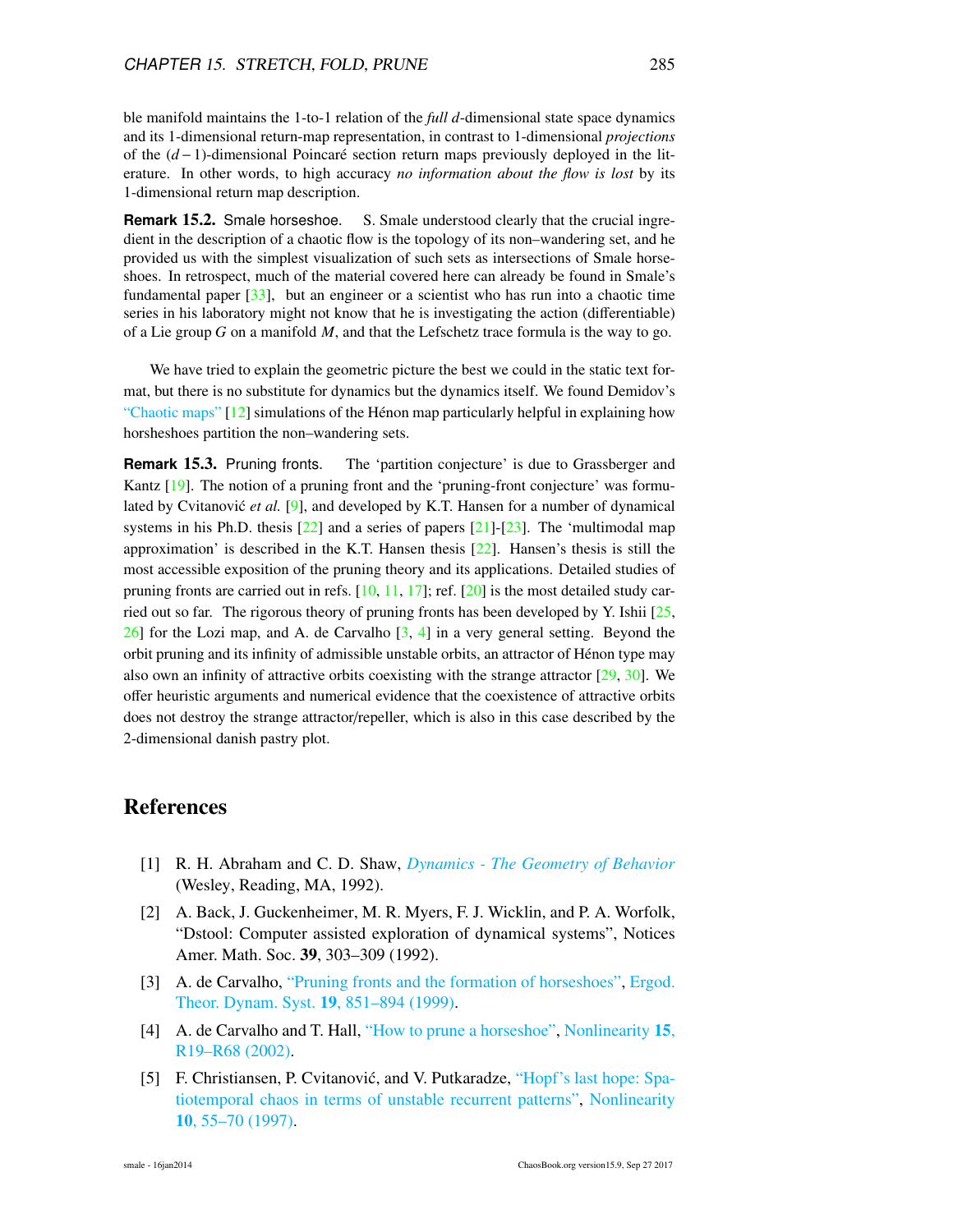- [6] F. Christiansen and A. Politi, ["Generating partition for the standard map",](http://dx.doi.org/10.1103/PhysRevE.51.R3811) Phys. Rev. E 51[, R3811–R3814 \(1995\).](http://dx.doi.org/10.1103/PhysRevE.51.R3811)
- [7] F. Christiansen and A. Politi, ["Symbolic encoding in symplectic maps",](http://dx.doi.org/10.1088/0951-7715/9/6/014) Nonlinearity 9[, 1623–1640 \(1996\).](http://dx.doi.org/10.1088/0951-7715/9/6/014)
- [8] F. Christiansen and A. Politi, ["Guidelines for the construction of a gener](http://dx.doi.org/10.1016/S0167-2789(97)00156-5)[ating partition in the standard map",](http://dx.doi.org/10.1016/S0167-2789(97)00156-5) Physica D 109[, 32–41 \(1997\).](http://dx.doi.org/10.1016/S0167-2789(97)00156-5)
- [9] P. Cvitanović, G. H. Gunaratne, and I. Procaccia, ["Topological and metric](http://dx.doi.org/10.1103/PhysRevA.38.1503) [properties of Hénon-type strange attractors",](http://dx.doi.org/10.1103/PhysRevA.38.1503) [Phys. Rev. A](http://dx.doi.org/10.1103/PhysRevA.38.1503) 38, 1503–1520 [\(1988\).](http://dx.doi.org/10.1103/PhysRevA.38.1503)
- [10] G. D'Alessandro, P. Grassberger, S. Isola, and A. Politi, ["On the topology](http://dx.doi.org/10.1088/0305-4470/23/22/017) [of the Hénon map",](http://dx.doi.org/10.1088/0305-4470/23/22/017) J. Phys. A 23[, 5285–5294 \(1990\).](http://dx.doi.org/10.1088/0305-4470/23/22/017)
- [11] G. D'Alessandro, S. Isola, and A. Politi, ["Geometric properties of the](http://dx.doi.org/10.1143/ptp/86.6.1149) [pruning front",](http://dx.doi.org/10.1143/ptp/86.6.1149) Progr. Theor. Phys. 86[, 1149–1157 \(1991\).](http://dx.doi.org/10.1143/ptp/86.6.1149)
- [12] E. Demidov, [Chaotic maps,](http://www.ibiblio.org/e-notes/Chaos/contents.htm) www.ibiblio.org/e-notes, 2009.
- [13] B. Eckhardt, G. Russberg, P. Cvitanović, P. E. Rosenqvist, and P. Scherer, ["Pinball scattering",](http://chaosbook.org/~predrag/papers/preprints.html#CERRS) in *[Quantum chaos: between order and disorder](http://chaosbook.org/~predrag/papers/preprints.html#CERRS)*, edited by G. Casati and B. Chirikov (Cambridge Univ. Press, Cambridge, 1995), p. 483.
- [14] J. P. England, B. Krauskopf, and H. M. Osinga, ["Computing one-dimension](http://dx.doi.org/10.1137/030600131)al [stable and unstable sets of planar maps without the inverse",](http://dx.doi.org/10.1137/030600131) [SIAM J.](http://dx.doi.org/10.1137/030600131) Appl. Dyn. Syst. 3[, 161–190 \(2004\).](http://dx.doi.org/10.1137/030600131)
- [15] J. F. Gibson, J. Halcrow, and P. Cvitanović, ["Visualizing the geometry of](http://dx.doi.org/10.1017/S002211200800267X) [state-space in plane Couette flow",](http://dx.doi.org/10.1017/S002211200800267X) J. Fluid Mech. 611[, 107–130 \(2008\).](http://dx.doi.org/10.1017/S002211200800267X)
- [16] R. Gilmore and C. Letellier, *[The Symmetry of Chaos](http://books.google.com/books?vid=ISBN9780195310658)* (Oxford Univ. Press, Oxford, 2007).
- [17] F. Giovannini and A. Politi, ["Homoclinic tangencies, generating partitions](http://dx.doi.org/10.1016/j.physd.2006.09.032) [and curvature of invariant manifolds",](http://dx.doi.org/10.1016/j.physd.2006.09.032) J. Phys. A 24[, 1837–1848 \(1991\).](http://dx.doi.org/10.1016/j.physd.2006.09.032)
- [18] P. Grassberger, R. Badii, and A. Politi, ["Scaling laws for invariant mea](http://dx.doi.org/10.1007/BF01015324)[sures on hyperbolic and nonhyperbolic atractors",](http://dx.doi.org/10.1007/BF01015324) [J. Stat. Phys.](http://dx.doi.org/10.1007/BF01015324) 51, 135– [178 \(1988\).](http://dx.doi.org/10.1007/BF01015324)
- [19] P. Grassberger and H. Kantz, ["Generating partitions for the dissipative](http://dx.doi.org/10.1016/0375-9601(85)90016-7) [Hénon map",](http://dx.doi.org/10.1016/0375-9601(85)90016-7) Phys. Lett. A 113[, 235–238 \(1985\).](http://dx.doi.org/10.1016/0375-9601(85)90016-7)
- [20] P. Grassberger, H. Kantz, and U. Moenig, ["On the symbolic dynamics of](http://dx.doi.org/10.1088/0305-4470/22/24/011) [Hénon map",](http://dx.doi.org/10.1088/0305-4470/22/24/011) J. Phys. A 22[, 5217–5230 \(1989\).](http://dx.doi.org/10.1088/0305-4470/22/24/011)
- [21] K. T. Hansen, ["Pruning of orbits in four-disk and hyperbola billiards",](http://dx.doi.org/10.1063/1.165900) Chaos 2[, 71–75 \(1992\).](http://dx.doi.org/10.1063/1.165900)
- [22] K. T. Hansen, [Symbolic Dynamics in Chaotic systems,](http://ChaosBook.org/projects/KTHansen/thesis) PhD thesis (Univ. of Oslo, Oslo, Norway, 1993).
- [23] K. T. Hansen and P. Cvitanović, ["Bifurcation structures in maps of Hénon](http://dx.doi.org/10.1088/0951-7715/11/5/004) [type",](http://dx.doi.org/10.1088/0951-7715/11/5/004) Nonlinearity 11[, 1233–1261 \(1998\).](http://dx.doi.org/10.1088/0951-7715/11/5/004)
- [24] M. Hénon, ["A two-dimensional mapping with a strange attractor",](http://dx.doi.org/10.1007/BF01608556) [Com](http://dx.doi.org/10.1007/BF01608556)[mun. Math. Phys.](http://dx.doi.org/10.1007/BF01608556) 50, 69 (1976).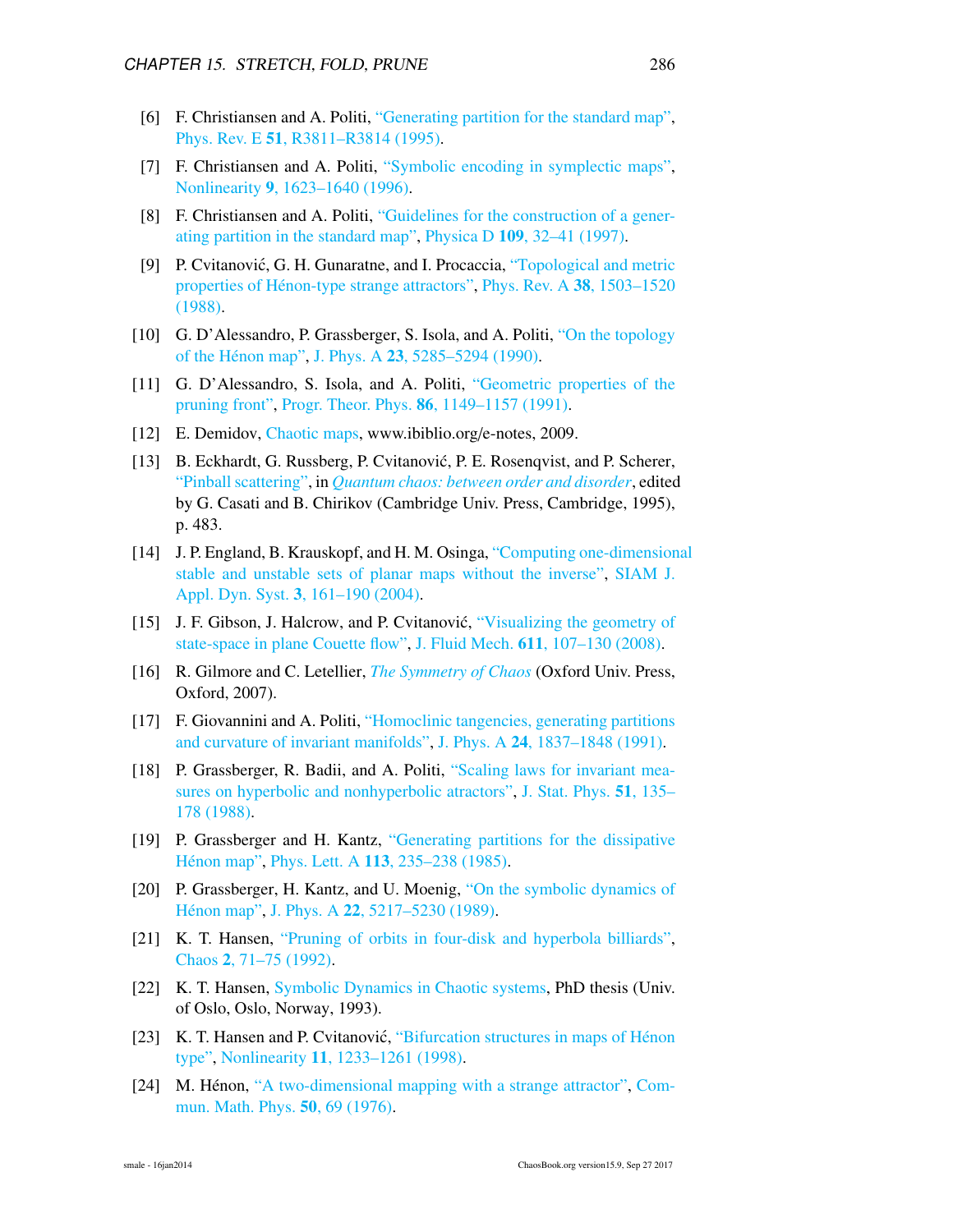- [25] Y. Ishii, ["Towards a kneading theory for Lozi mappings I: A solution of](http://dx.doi.org/10.1088/0951-7715/10/3/008) [the pruning front conjecture and the first tangency problem",](http://dx.doi.org/10.1088/0951-7715/10/3/008) [Nonlinearity](http://dx.doi.org/10.1088/0951-7715/10/3/008) 10[, 731–747 \(1997\).](http://dx.doi.org/10.1088/0951-7715/10/3/008)
- [26] Y. Ishii, ["Towards a kneading theory for Lozi mappings. II: Monotonicity](http://dx.doi.org/10.1007/s002200050245) [of the topological entropy and Hausdor](http://dx.doi.org/10.1007/s002200050245)ff dimension of attractors", [Com](http://dx.doi.org/10.1007/s002200050245)[mun. Math. Phys.](http://dx.doi.org/10.1007/s002200050245) 190, 375–394 (1997).
- [27] B. Krauskopf and H. M. Osinga, ["Investigating torus bifurcations in the](http://dx.doi.org/10.1007/978-1-4612-1208-9_9) [forced Van der Pol oscillator",](http://dx.doi.org/10.1007/978-1-4612-1208-9_9) in *[Numerical Methods for Bifurcation Prob](http://dx.doi.org/10.1007/978-1-4612-1208-9_9)[lems and Large-Scale Dynamical Systems](http://dx.doi.org/10.1007/978-1-4612-1208-9_9)*, edited by E. Doedel and L. Tuckerman (Springer, New York, 2000), pp. 199–208.
- [28] Y. Lan and P. Cvitanović, ["Unstable recurrent patterns in Kuramoto-Sivashi](http://dx.doi.org/10.1103/PhysRevE.78.026208)nsky [dynamics",](http://dx.doi.org/10.1103/PhysRevE.78.026208) Phys. Rev. E 78[, 026208 \(2008\).](http://dx.doi.org/10.1103/PhysRevE.78.026208)
- [29] S. E. Newhouse, "Diff[eomorphisms with infinitely many sinks",](http://dx.doi.org/10.1016/0040-9383(74)90034-2) [Topology](http://dx.doi.org/10.1016/0040-9383(74)90034-2) 13[, 9–18 \(1974\).](http://dx.doi.org/10.1016/0040-9383(74)90034-2)
- [30] S. E. Newhouse, ["The abundance of wild hyperbolic sets and non-smooth](http://dx.doi.org/10.1007/BF02684771) [stable sets for di](http://dx.doi.org/10.1007/BF02684771)ffeomorphisms", [Publ. Math., Inst. Hautes Etud. Sci.](http://dx.doi.org/10.1007/BF02684771) 50, [101–152 \(1979\).](http://dx.doi.org/10.1007/BF02684771)
- [31] A. Politi, R. Badii, and P. Grassberger, ["On the geometric structure of](http://dx.doi.org/10.1088/0305-4470/21/15/004) [non-hyperbolic attractors",](http://dx.doi.org/10.1088/0305-4470/21/15/004) J. Phys. A 21[, L763–L769 \(1988\).](http://dx.doi.org/10.1088/0305-4470/21/15/004)
- [32] C. Simó, ["On the analytical and numerical approximation of invariant](http://books.google.com/books?vid=ISBN9782863320914) [manifolds",](http://books.google.com/books?vid=ISBN9782863320914) in *Les Méthodes Modernes de la Mécanique Céleste (Goutelas '89)*, edited by D. Benest and C. Froeschlé (Editions Frontieres, Gifsur-Yvette, France, 1989), pp. 285–329.
- [33] S. Smale, "Diff[erentiable dynamical systems",](http://dx.doi.org/10.1090/S0002-9904-1967-11798-1) [Bull. Amer. Math. Soc.](http://dx.doi.org/10.1090/S0002-9904-1967-11798-1) 73, [747–817 \(1967\).](http://dx.doi.org/10.1090/S0002-9904-1967-11798-1)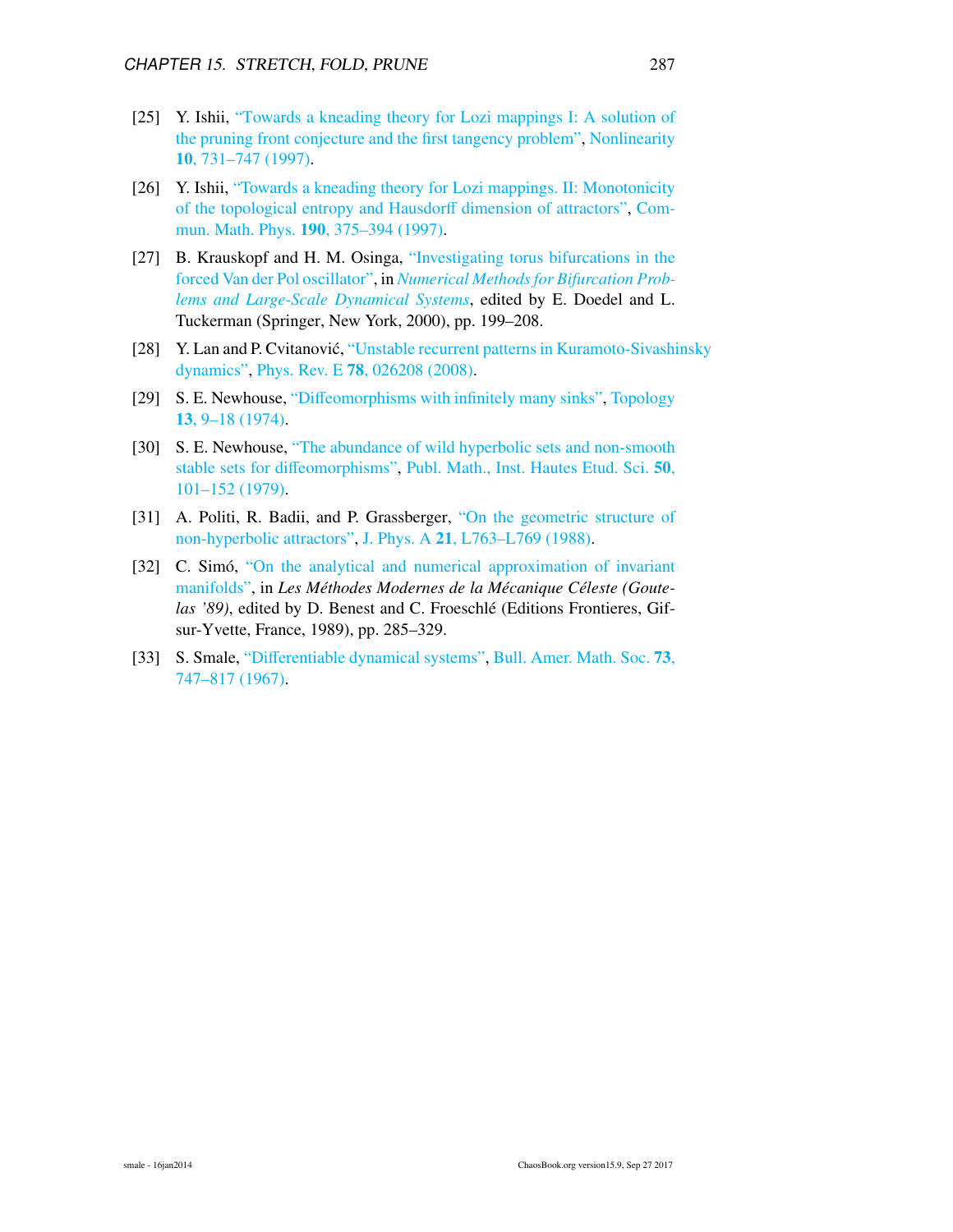

**Figure** 15.16: The stable/unstable manifolds of the equilibrium  $(x_q, x_q) = (0, 0)$  of 2-dimensional flow  $(15.12).$ 

#### 15.7 Examples

**Example 15.2. A simple stable/unstable manifolds pair.** Consider the 2dimensional ODE system

$$
\frac{dx}{dt} = -x, \quad \frac{dy}{dt} = y + x^2,
$$
\n(15.12)

The flow through a point  $x(0) = x_0$ ,  $y(0) = y_0$  can be integrated

$$
x(t) = x_0 e^{-t}, \quad y(t) = (y_0 + x_0^2/3) e^t - x_0^2 e^{-2t}/3.
$$
 (15.13)

Linear stability of the flow is described by the stability matrix

$$
\mathbf{A} = \begin{pmatrix} -1 & 0 \\ 2x & 1 \end{pmatrix} . \tag{15.14}
$$

The flow is hyperbolic, with a real expanding/contracting eigenvalue pair  $\lambda_1 = 1$ ,  $\lambda_2 =$ <sup>−</sup>1, and area preserving. The right eigenvectors at the point (*x*, *<sup>y</sup>*)

$$
\mathbf{e}^{(1)} = \begin{pmatrix} 0 \\ 1 \end{pmatrix}, \qquad \mathbf{e}^{(2)} = \begin{pmatrix} 1 \\ -x \end{pmatrix}.
$$
 (15.15)

can be obtained by acting with the projection operators (see example ?? Decomposition of 2-dimensional vector spaces)

$$
\mathbf{P}_i = \frac{\mathbf{A} - \lambda_j \mathbf{1}}{\lambda_i - \lambda_j} : \qquad \mathbf{P}_1 = \begin{bmatrix} 0 & 0 \\ x & 1 \end{bmatrix}, \quad \mathbf{P}_2 = \begin{bmatrix} 1 & 0 \\ -x & 0 \end{bmatrix}
$$
 (15.16)

on an arbitrary vector. Matrices P*<sup>i</sup>* are orthonormal and complete.

The flow has a degenerate pair of equilibria at  $(x_q, y_q) = (0, 0)$ , with eigenvalues (stability exponents),  $\lambda_1 = 1$ ,  $\lambda_2 = -1$ , eigenvectors  $e^{(1)} = (0, 1)$ ,  $e^{(2)} = (1, 0)$ . The unstable manifold is given by (see figure 15,16) unstable manifold is the *y* axis, and the stable manifold is given by (see figure 15.16)

$$
y_0 + \frac{1}{3}x_0^2 = 0 \Rightarrow y(t) + \frac{1}{3}x(t)^2 = 0.
$$
 (15.17)

(N. Lebovitz)<br>click to return: p. 267

#### **Example** 15.3. **A section at a fixed point with a complex Floquet multiplier pair.**

(Continued from example  $3.1$ ) The simplest choice of a Poincaré section for a fixed (or periodic) point  $x_a$  with a complex Floquet multiplier pair is the plane  $P$  specified by the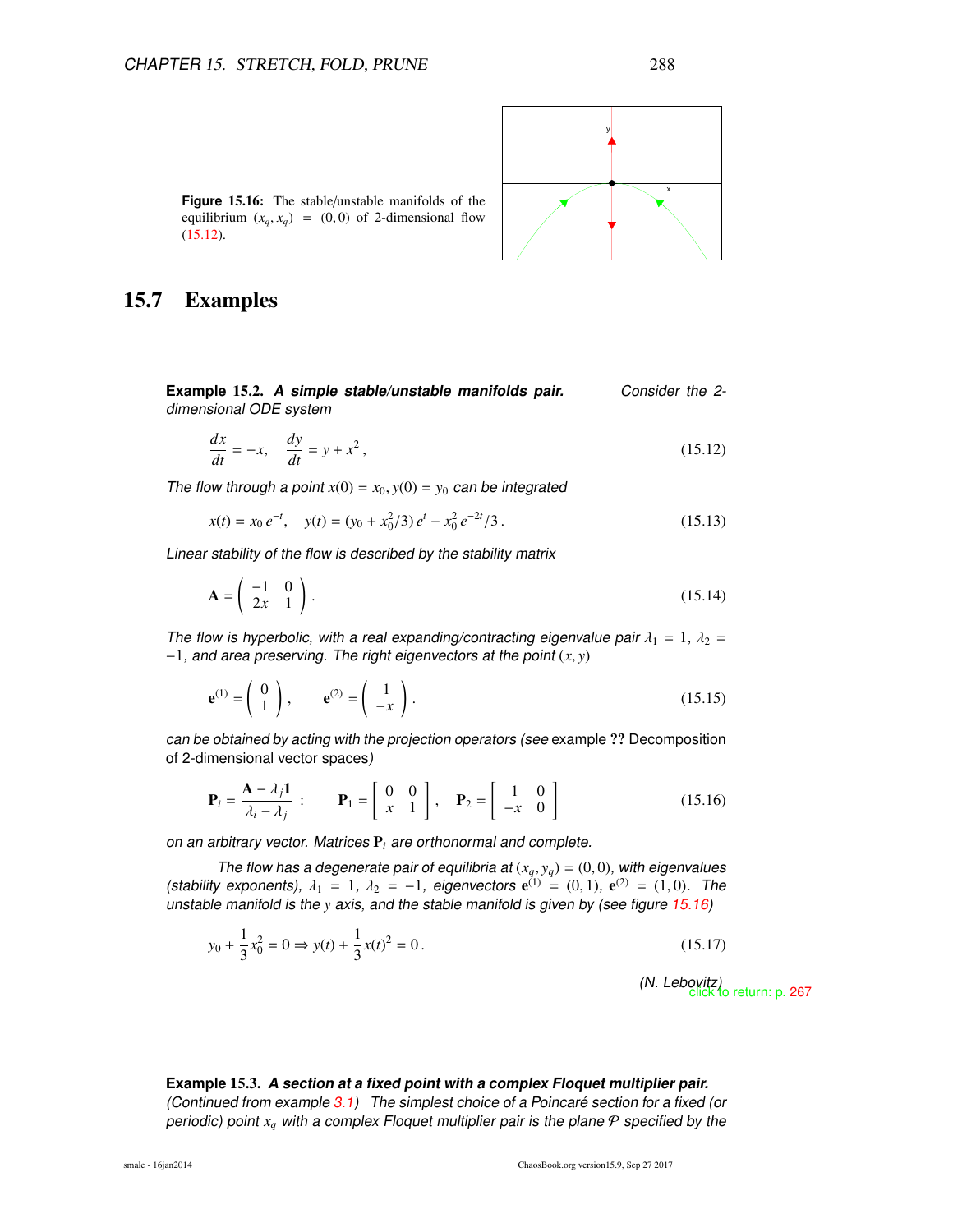fixed point (located at the tip of the vector *xq*) and the eigenvector Im e (*k*) perpendicular to the plane. A point  $x$  is in the section  $P$  if it satisfies the condition

$$
(x - xq) \cdot \text{Im } \mathbf{e}^{(k)} = 0. \tag{15.18}
$$

In the neighborhood of  $x_q$  the spiral out/in motion is in the  $\{ \text{Re } e^{(k)}, \text{Im } e^{(k)} \}$  plane, and thus quaranteed to be cut by the Poincaré section  $\mathcal{P}$  pormal to  $e^{(k)}$ thus guaranteed to be cut by the Poincaré section  $P$  normal to  $e^{(k)}$ .

click to return: p. 268

exercise 14.1

**Example 15.4. Recoding 3-disk dynamics in binary.** (Continued from example 14.3) The  $\mathcal{A} = \{1, 2, 3\}$  symbolic dynamics for 3-disk system is neither unique, nor necessarily the smartest one - before proceeding it pays to quotient the symmetries of the dynamics in order to obtain a more efficient description. We do this in a quick way here, and redo it in more detail in sect. 15.5.

As the three disks are equidistantly spaced, the disk labels are arbitrary; what is important is how a trajectory evolves as it hits subsequent disks, not what label the starting disk had. We exploit this symmetry by recoding, in this case replacing the absolute disk labels by relative symbols, indicating the type of the collision. For the 3 disk game of pinball there are two topologically distinct kinds of collisions, figure 15.2:

|  |                                                                                                                                          | exercise 14.1            |
|--|------------------------------------------------------------------------------------------------------------------------------------------|--------------------------|
|  | $s_i = \begin{cases} 0 : \text{pihball returns to the disk it came from} \\ 1 : \text{pihball continues to the third disk.} \end{cases}$ | exercise 15.7<br>(15.19) |

In the binary recoding of the 3-disk symbolic dynamics the prohibition of self-bounces is automatic. If the disks are sufficiently far apart there are no further restrictions on symbols, the symbolic dynamics is complete, and all binary sequences (see table 18.1) are admissible. **Exercise 14.2** Second 2008 **Exercise 14.2** Second 2008 **Exercise 14.2** Second 2008 **Exercise 14.2** 

It is intuitively clear that as we go backward in time (reverse the velocity vector), we also need increasingly precise specification of  $x_0 = (s_0, p_0)$  in order to follow a given past itinerary. Another way to look at the survivors after two bounces is to plot  $M_{s_1,s_2}$ , the intersection of  $M_{s_2}$  with the strips  $M_{s_1}$  obtained by time reversal (the ve-<br>logity obenese sign sin during the strip of the strips  $M_{s_1}$  figure 15.3(c) is a tractoral of positive locity changes sign  $\sin \phi \rightarrow -\sin \phi$ ).  $M_{s_1,s_2}$ , figure 15.3 (a), is a 'rectangle' of nearby<br>traiectories which have arrived from disk sugged are heading for disk sales (continued trajectories which have arrived from disk  $s_1$  and are heading for disk  $s_2$ . (continued in example 15.6)

click to return: p. 271

**Example** 15.5. **A Hénon repeller complete horseshoe.** (Continued from example 3.6) Consider 2-dimensional Hénon map exercise 3.5

 $(x_{n+1}, y_{n+1}) = (1 - ax_n^2 + by_n, x_n).$  (15.20)

If you start with a small ball of initial points centered around the fixed point  $x_0$ , and iterate the map, the ball will be stretched and squashed along the unstable manifold  $W_0^u$ . Iterated backward in time,

$$
(x_{n-1}, y_{n-1}) = (y_n, -b^{-1}(1 - a y_n^2 - x_n)),
$$
\n(15.21)

this small ball of initial points traces out the stable manifold  $W_0^s$ . Their intersections enclose the region M, figure 15.4 (a). Any point outside  $W_0^s$  border of M, escapes<br>to infinity faryord in time, while, by time reversel, any point outside  $W_0^u$  berder errings to infinity forward in time, while –by time reversal– any point outside *W<sup>u</sup>* 0 border arrives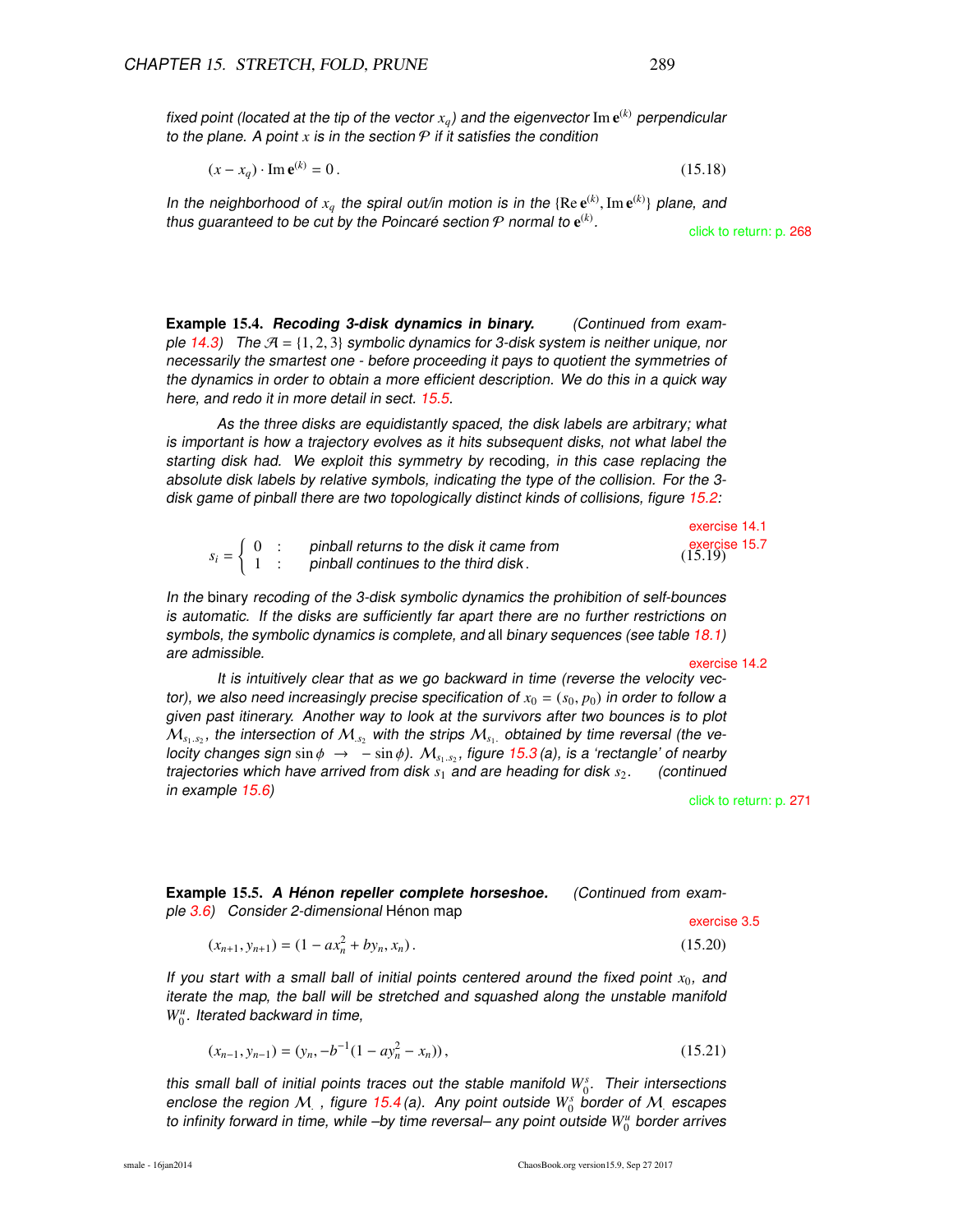from infinity back in paste. In this way the unstable - stable manifolds define topologically, invariant and optimal initial region  $M$ ; all orbits that stay confined for all times are confined to  $\mathcal{M}_{\mathcal{C}}$  .

The Hénon map models qualitatively the Poincaré section return map of figure 14.7(b). For  $b = 0$  the Hénon map reduces to the parabola (14.5), and, as shown in sects. 3.3 and ??, for  $b \neq 0$  it is kind of a fattened parabola; by construction, it takes a rectangular initial area and returns it bent as a horseshoe. Parameter *a* controls the amount of stretching, while the parameter *b* controls the amount of compression of the folded horseshoe. For definitiveness, fix the parameter values to  $a = 6$ ,  $b = -1$ ; the map is then strongly stretching but area preserving, the furthest away from the strongly dissipative examples discussed in sect. 14.2. The map is quadratic, so it has 2 fixed points  $x_0 = f(x_0)$ ,  $x_1 = f(x_1)$  indicated in figure 15.4 (a). For the parameter values at hand, they are both unstable.

Iterated one step forward, the region M is stretched and folded into a Smale<br>local drawn in figure 15.4(b), Label the two farverd intersections  $f(M) \odot M$  by horseshoe drawn in figure 15.4 (b). Label the two forward intersections  $f(M) \cap M$  by  $M_s$ , with  $s \in \{0, 1\}$ . The horseshoe consists of the two strips  $M_0, M_1$ , and the bent sequent that lies entirely outside the W<sup>s</sup> line. As all points in this sequent escape to segment that lies entirely outside the  $W_0^s$  line. As all points in this segment escape to infinity under forward iteration, this region can safely be cut out and thrown away.

Iterated one step backwards, the region  $M$  is again stretched and folded into<br>shee, figure 15.4(c). As stability and instability are intershaped under time a horseshoe, figure  $15.4$  (c). As stability and instability are interchanged under time reversal, this horseshoe is transverse to the forward one. Again the points in the horseshoe bend wander off to infinity as  $n \to -\infty$ , and we are left with the two (past) strips  $M_0, M_1$  . Iterating two steps forward we obtain the four strips  $M_{11}, M_{01}, M_{00}, M_{10},$ <br>and iterating backwards we obtain the four strips  $M_{20}$ ,  $M_{21}$ ,  $M_{32}$ , transverse to and iterating backwards we obtain the four strips  $M_{.00}$ ,  $M_{.01}$ ,  $M_{.11}$ ,  $M_{.10}$  transverse to the forward ones just as for 3-disk pinball game figure 15.2. Iterating three steps forward we get an 8 strips, and so on ad infinitum. (continued in example  $15.1$ )

click to return: p. 271

**Example** 15.6. **Recoding ternary symbolic dynamics in binary.** Given a ternary sequence and labels of 2 preceding disks, rule (15.19) fixes the subsequent binary symbols. Here we list an arbitrary ternary itinerary, and the corresponding binary sequence:

ternary : 3 1 2 1 3 1 2 3 2 1 2 3 1 3 2 3 binary :  $\cdot$  1 0 1 0 1 1 0 1 0 1 1 0 1 0 1 0 (15.22)

The first 2 disks initialize the trajectory and its direction;  $3 \mapsto 1 \mapsto 2 \mapsto \cdots$ . Due to the 3-disk symmetry the six distinct 3-disk sequences initialized by 12, 13, 21, 23, 31, 32 respectively have the same weights, the same size state space partitions, and are coded by a single binary sequence. (continued in example 15.8)

click to return: p. 278

**Example 15.7.**  $C_2$  **recoded.** Assume that each orbit is uniquely labeled by an infinite string  $\{s_i\}$ ,  $s_i \in \{+, -\}$  and that the dynamics is  $C_2$ -equivariant under the  $+ \leftrightarrow$ interchange. Periodic orbits separate into two classes, the self-dual configurations +−, + + −−, + + + − −−, + − − + − + +−, · · ·, with multiplicity  $m_p = 1$ , and the pairs +, −, + + −, − − +, · · · , with multiplicity *m<sup>p</sup>* = 2. For example, as there is no absolute distinction between the 'left' or the 'right' lobe of the Lorenz attractor, figure  $3.4$  (a), the Floquet multipliers satisfy  $\Lambda_{+} = \Lambda_{-}$ ,  $\Lambda_{++-} = \Lambda_{+--}$ , and so on. exercise 25.6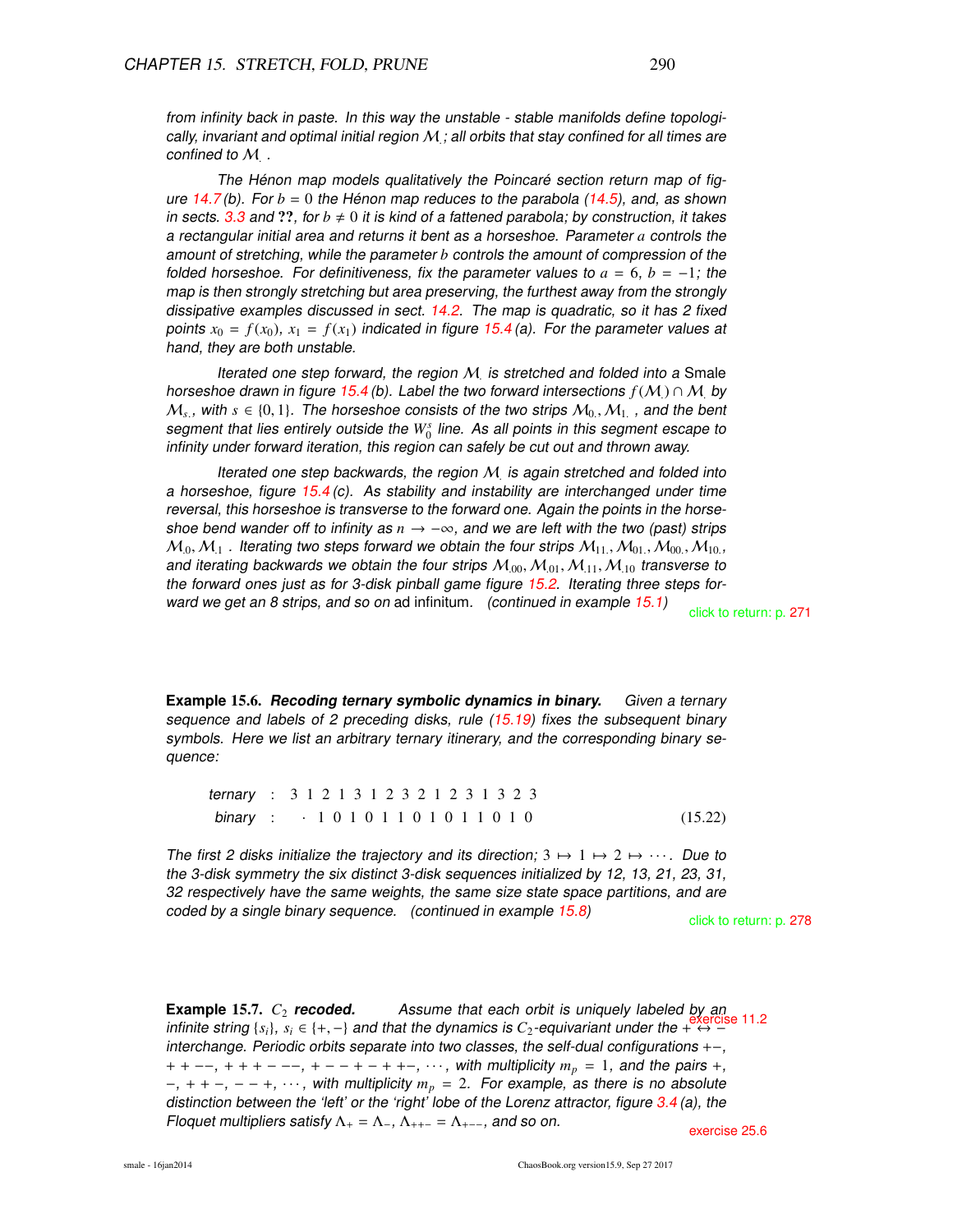The symmetry reduced labeling  $\rho_i \in \{0, 1\}$  is related to the full state space *labeling*  $s_i$  ∈ {+, -} *by* 

If 
$$
s_i = s_{i-1}
$$
 then  $\rho_i = 1$   
\nIf  $s_i \neq s_{i-1}$  then  $\rho_i = 0$  (15.23)

For example, the fixed point  $\overline{+} = \cdots + + + + \cdots$  maps into  $\cdots 111 \cdots = \overline{1}$ , and so does the fixed point  $\overline{-}$ . The 2-cycle  $\overline{-+}$  =  $\cdots$  +  $-$  +  $\cdots$  maps into fixed point  $\cdots$  000  $\cdots$  =  $\overline{0}$ , and the 4-cycle  $\overline{-++-}$  =  $\cdots$  -  $-++$  -  $-++$   $\cdots$  maps into 2-cycle  $\cdots$  0101 $\cdots$  =  $\overline{01}$ . A list of such reductions is given in table 15.1.

click to return: p. 278

**Example** 15.8.  $D_3$  **recoded - 3-disk game of pinball.** (Continued from example 15.6) The  $D_3$  recoding can be worked out by a glance at figure 15.12 (a) (Continuation of example 11.10). For the symmetric 3-disk game of pinball the fundamental domain is bounded by a disk segment and the two adjacent sections of the symmetry axes that act as mirrors (see figure  $15.12(b)$ ). The three symmetry axes divide the space into six copies of the fundamental domain. Any trajectory on the full space can be pieced together from bounces in the fundamental domain, with symmetry axes replaced by flat mirror reflections. The binary  $\{0, 1\}$  reduction of the ternary three disk  $\{1, 2, 3\}$  labels has a simple geometric interpretation, figure 15.2: a collision of type 0 reflects the projectile to the disk it comes from (back–scatter), whereas after a collision of type 1 projectile continues to the third disk. For example,  $\overline{23} = \cdots 232323 \cdots$  maps into  $\cdots 000 \cdots = \overline{0}$  (and so do  $\overline{12}$  and  $\overline{13}$ ),  $\overline{123} = \cdots 12312 \cdots$  maps into  $\cdots 111 \cdots = \overline{1}$  (and so does  $\overline{132}$ ), and so forth. Such reductions for short cycles are given in table 15.2, figure 15.12 and figure 11.6.

click to return: p. 279

**Example 15.9. Pinball game, Poincaré dissected.** (Continued from sect. 1.4 and chapter 9) A phase-space orbit is fully specified by its position and momentum at a given instant, so no two distinct phase-space trajectories can intersect. The configuration space trajectories, however, can and do intersect, in rather unilluminating ways, as e.g. in figure 15.14 (d), and it can be rather hard to perceive the systematics of orbits from their configuration space shapes. The problem is that we are looking at the projections of 4-dimensional state space trajectories onto a 2-dimensional configuration subspace. A much clearer picture of the dynamics is obtained by constructing a set of Poincaré sections.

Suppose that the pinball has just bounced off disk 1. Depending on its position and outgoing angle, it could proceed to either disk 2 or 3. Not much happens in between the bounces–the ball just travels at constant velocity along a straight line–so we can reduce the 4-dimensional flow to a 2-dimensional map *P<sub>σκ</sub>*←σ<sub>j</sub> that maps the coor-<br>dinates (*Poinearé section ©)* of the nighell from ano diak adge to apsther, lugt affer dinates (Poincaré section  $P_1$ ) of the pinball from one disk edge to another. Just after the moment of impact the trajectory is defined by *sn*, the arc-length position of the *n*th bounce along the billiard wall, and  $p_n = p \sin \phi_n$  the outgoing momentum component parallel to the billiard wall at the point of impact, figure 15.15 (a). These coordinates parallel to the billiard wall at the point of impact, figure 15.15 (a). These coordinates exercise 9.7 (due to Birkhoff) are smart, as they conserve the phase-space volume. Trajectories originating from one disk can hit either of the other two disks, or escape without further ado. We label the survivor state space regions  $P_{12}$ ,  $P_{13}$ . In terms of the three Poincaré sections, one for each disk, the dynamics is reduced to the set of six maps

$$
(s_{n+1}, p_{n+1}) = P_{\sigma_{n+1} \leftarrow \sigma_n}(s_n, p_n), \qquad \sigma \in \{1, 2, 3\}
$$
 (15.24)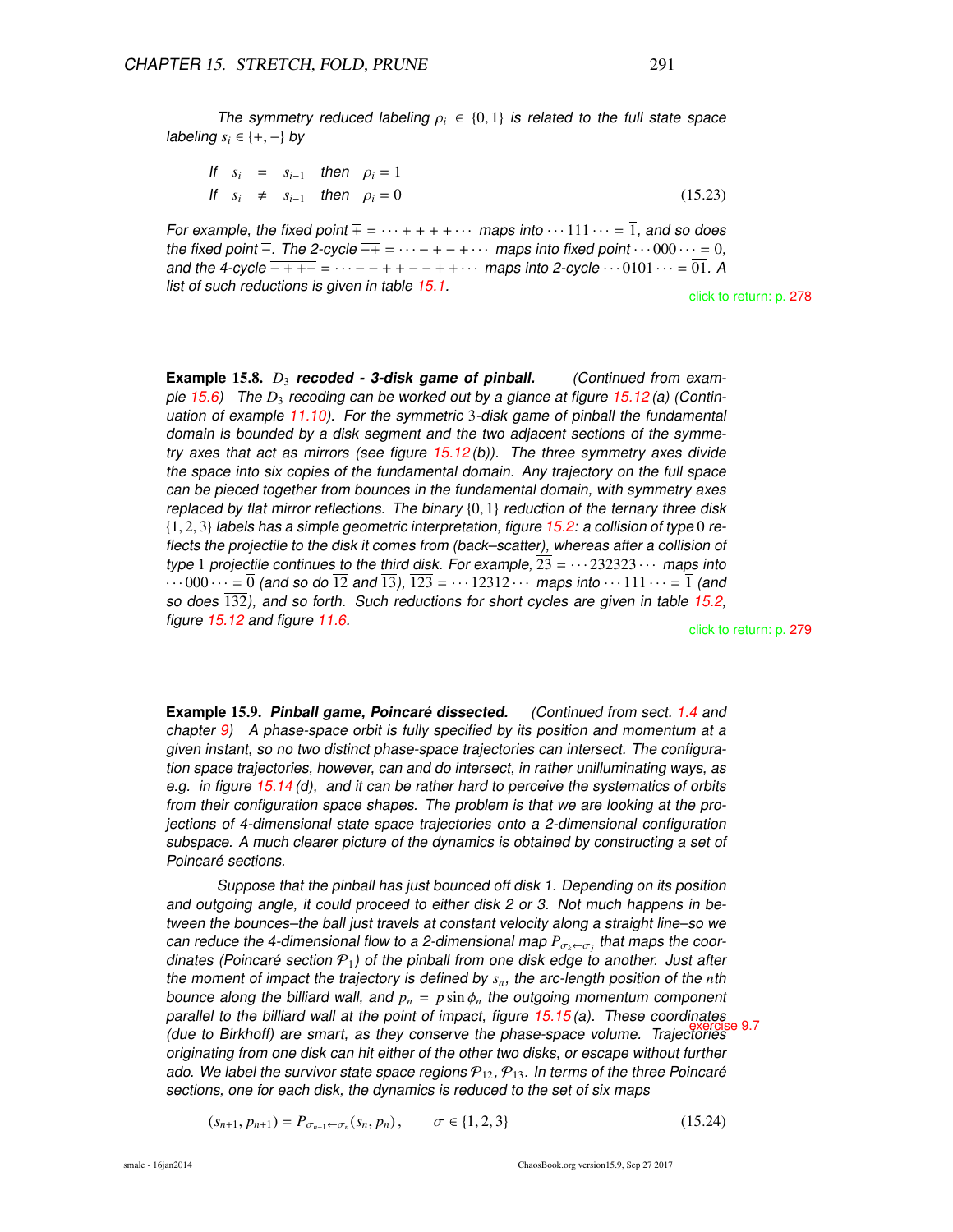from the boundary of a disk to the boundary of the next disk, figure 15.15 (b). The explicit form of this map is easily written down, see example 9.1, but much more economical is the symmetry quotiented version of chapter 11 which replaces the above 6 forward maps by a return map pair  $P_0, P_1$ .

click to return: p. 283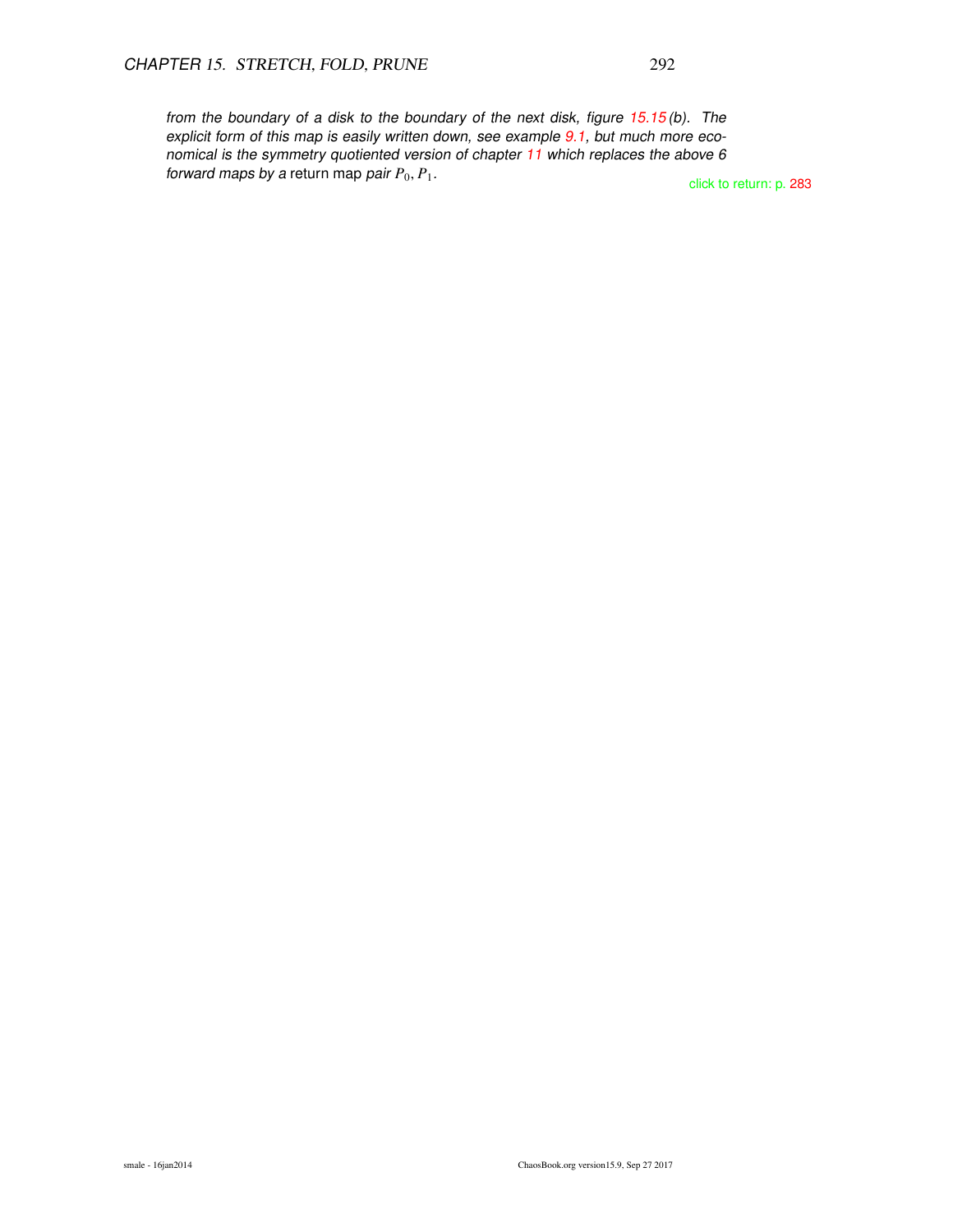### **Exercises**

15.1. A Smale horseshoe. The Hénon map of example 3.6

$$
\begin{bmatrix} x' \\ y' \end{bmatrix} = \begin{bmatrix} 1 - ax^2 + by \\ x \end{bmatrix}
$$
 (15.25)

maps the  $[x, y]$  plane into itself - it was constructed by Hénon [24] in order to mimic the Poincaré section of once-folding map induced by a flow like the one sketched in figure 14.7. For definitiveness fix the parameters to  $a = 6$ ,  $b = -1$ .

- a) Draw a rectangle in the  $(x, y)$  plane such that its *n*th iterate by the Hénon map intersects the rectangle  $2^n$  times.
- b) Construct the inverse of the (15.25).
- c) Iterate the rectangle back in the time; how many intersections are there between the *n* forward and *m* backward iterates of the rectangle?
- d) Use the above information about the intersections to guess the  $(x, y)$  coordinates for the two fixed points, a 2-periodic point, and points on the two distinct 3-cycles from table 18.1. The exact periodic points are computed in exercise 16.11.
- 15.2. A simple stable/unstable manifolds pair. Integrate flow  $(15.12)$ , verify  $(15.13)$ . Check that the projection matrices  $P_i$  (15.16) are orthonormal and complete. Use them to construct right and left eigenvectors; check that they are mutually orthogonal. Explain why is (15.17) the equation for the stable manifold. (N. Lebovitz)
- 15.3. **Kneading Danish pastry.** Write down the  $(x, y) \rightarrow$  $\overline{(x, y)}$  mapping that implements the baker's map



Figure: *Kneading danish pastry: symbol square representation of an orientation reversing once-folding map obtained by fattening the Smale horseshoe intersections of figure 15.4 into a unit square. In the symbol square the dynamics maps rectangles into rectangles by a decimal point shift.* together with the inverse mapping.

Sketch a few rectangles in symbol square and their forward and backward images. (Hint: the mapping is very much like the tent map  $(14.20)$ ).

- 15.4. Kneading danish without flipping. The baker's map of exercise 15.3 includes a flip - a map of this type is called an orientation reversing once-folding map. Write down the  $(x, y) \rightarrow (x, y)$  mapping that implements an orientation preserving baker's map (no flip; Jacobian determinant = 1). Sketch and label the first few folds of the symbol square.
- 15.5. Orientation reversing once-folding map. By adding a reflection around the vertical axis to the horseshoe map *g* we get the orientation reversing map  $\tilde{g}$  shown in the second Figure above.  $\tilde{Q}_0$  and  $\tilde{Q}_1$  are oriented as  $Q_0$  and *Q*1, so the definition of the future topological coordinate  $\gamma$  is identical to the  $\gamma$  for the orientation preserving horseshoe. The inverse intersections  $\tilde{Q}_0^{-1}$  and  $\tilde{Q}_1^{-1}$  are oriented so that  $\tilde{Q}_0^{-1}$  is opposite to *Q*, while  $\tilde{Q}_1^{-1}$  has the same orientation as *Q*. Check that the past topological